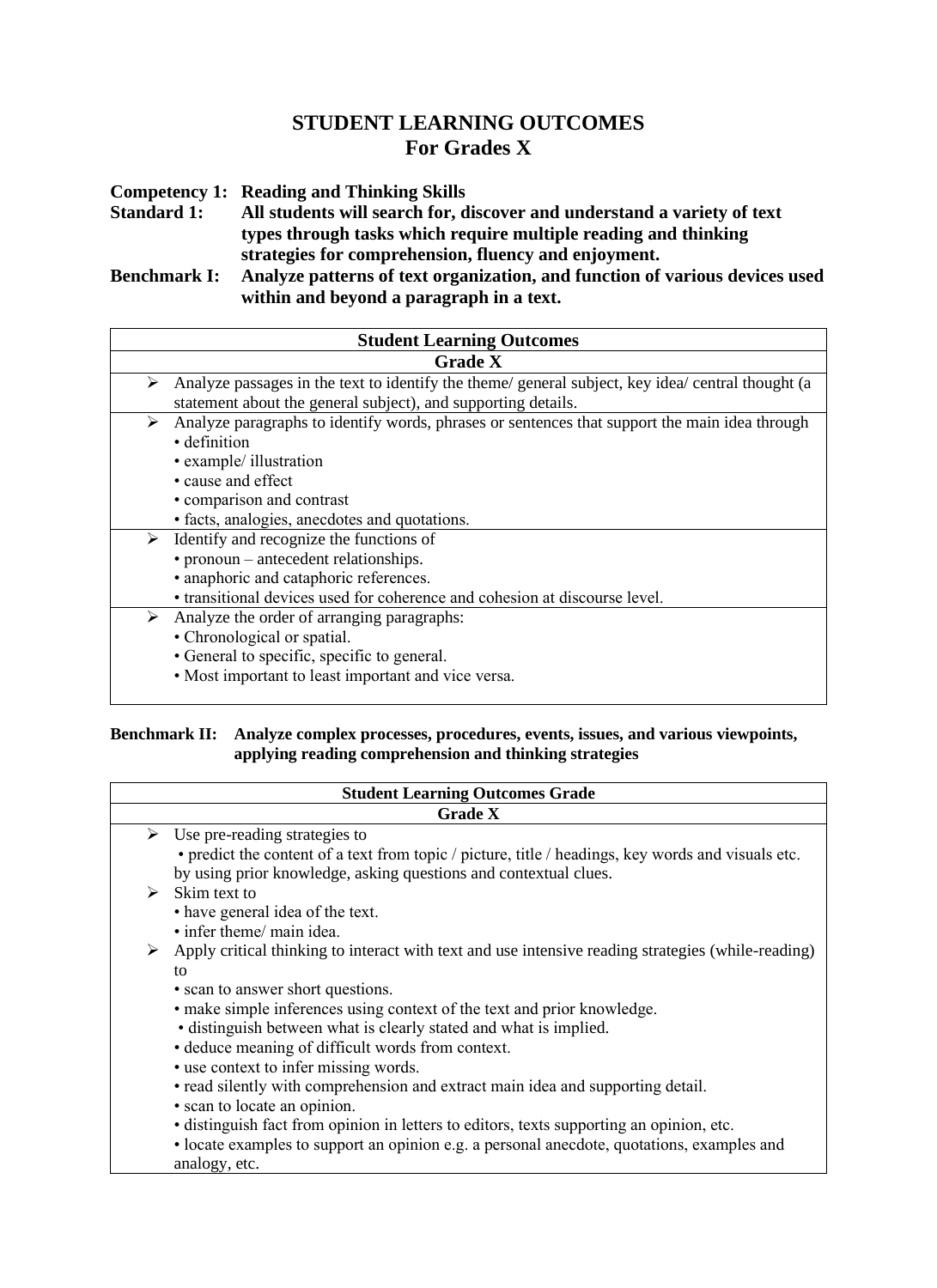| • recognize arguments and counter arguments.                                                                  |
|---------------------------------------------------------------------------------------------------------------|
| • explore viewpoints/ ideas and issues.                                                                       |
|                                                                                                               |
| • follow instructions in maps or user instruction manuals and forms related to extended social                |
| and academic environment.                                                                                     |
| • comprehend/interpret text by applying critical thinking.                                                    |
| · generate questions to understand text.                                                                      |
| $\triangleright$ Use summary skills to                                                                        |
| • extract salient points and develop a mind map to summarize a text.                                          |
| • follow a process or procedure to summarize the information to transfer the written text to a                |
| diagram flow chart or cloze paragraph.                                                                        |
| $\triangleright$ Use critical thinking to respond orally and in writing to the text (post-reading) to         |
| · give a personal opinion and justify stance related to viewpoints/ ideas and issues in the text              |
| read.                                                                                                         |
|                                                                                                               |
| • relate what is read to his or her own feelings and experiences.                                             |
| • explore causes and consequences of a problem or an issue and propose various solutions.                     |
| · evaluate material read.                                                                                     |
| $\triangleright$ Apply strategies to comprehend questions by marking key words, verbs and tenses in a variety |
| of question types:                                                                                            |
| • Literal/ textual/ factual                                                                                   |
| • Interpretive                                                                                                |
| · Inferential                                                                                                 |
| • Evaluative                                                                                                  |
| • Personal response                                                                                           |
| • Open ended                                                                                                  |
| Respond orally and in writing.                                                                                |

#### **Benchmark III: Analyze information from a visual cue or a graphic organizer to show complex processes, procedures, comparisons, contrasts, and cause and effect relationships**

|   | <b>Student Learning Outcomes Grade</b>                                                      |
|---|---------------------------------------------------------------------------------------------|
|   | Grade X                                                                                     |
| ➤ | Interpret the situation in a visual cue and with the help of mind map giving vocabulary,    |
|   | structure and sensory details to write a short description.                                 |
| ➤ | Analyze information in bar graphs, line graphs, and diagrams describing complex processes   |
|   | and procedures, comparisons and contrast to write a short written report.                   |
| ➤ | Organize information using various organizational patterns: sequence, comparison, contrast, |
|   | classification, cause and effect.                                                           |
| ➤ | Recognize and use appropriate transitional words within and beyond paragraphs for better    |
|   | coherence and cohesion.                                                                     |
|   | Recognize and use appropriate conventions (format, style, expression)                       |

➢ Recognize and use appropriate conventions (format, style, expression)

#### **Benchmark IV: Gather, analyze, evaluate and synthesize information to use for a variety of purposes including a research project using various aids and study skills**

| <b>Student Learning Outcomes Grade</b>              |
|-----------------------------------------------------|
| <b>Grade X</b>                                      |
| $\triangleright$ Use dictionaries to                |
| · locate guide words.                               |
| • locate entry word.                                |
| • choose appropriate word definition.               |
| · identify pronunciation through pronunciation key. |
| • identify syllable division, and stress pattern.   |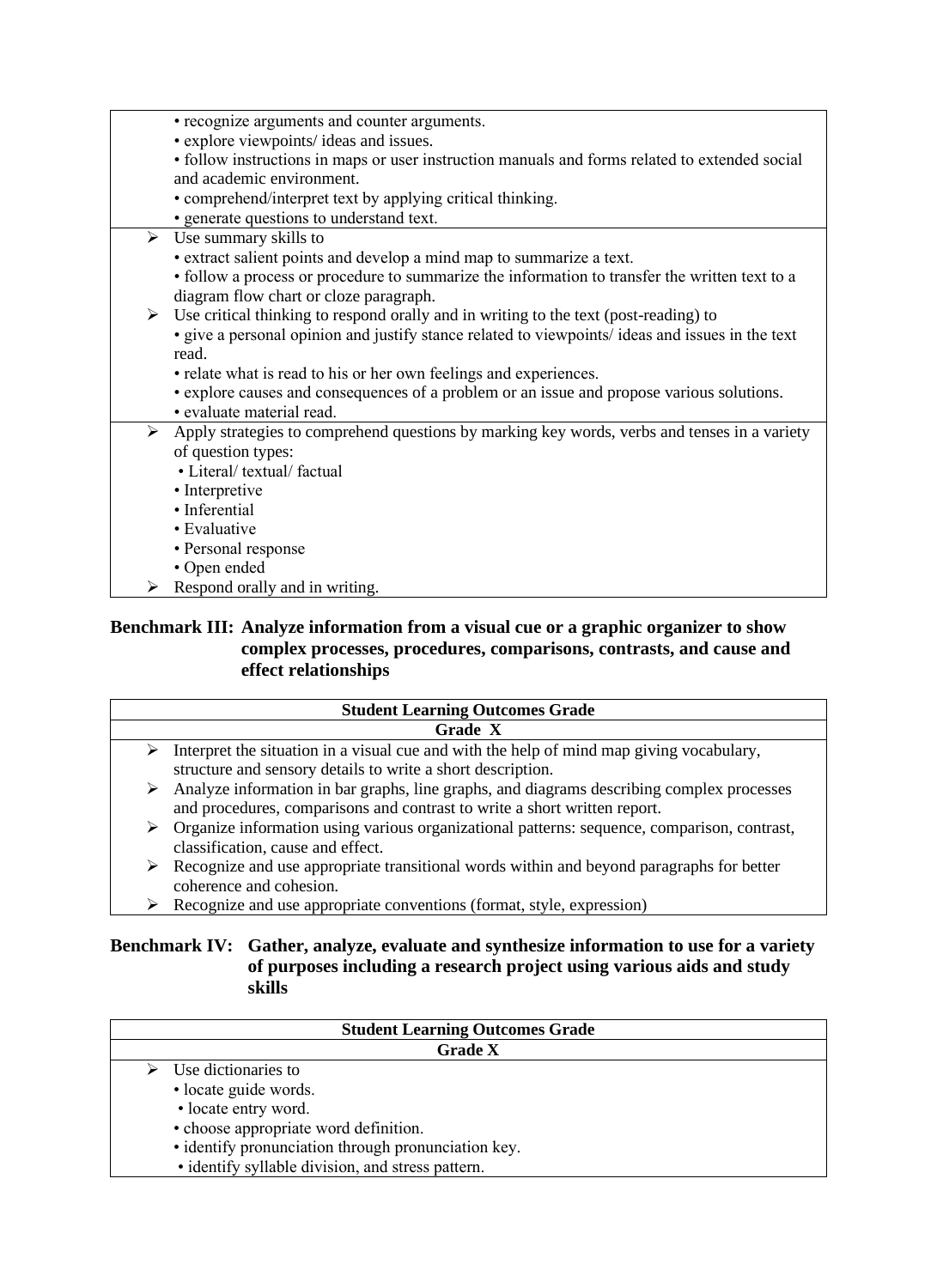|   | • identify parts of speech.                                                                   |
|---|-----------------------------------------------------------------------------------------------|
|   | • identify correct spellings.                                                                 |
|   | identify phrases through key words.                                                           |
|   | • recognize abbreviations used in a dictionary.                                               |
|   | • locate phrases and idioms.                                                                  |
|   | • comprehend notes on usage.                                                                  |
|   | $\triangleright$ Locate appropriate synonyms and antonyms in a the saurus.                    |
| ➤ | Use library skills to                                                                         |
|   | · alphabetize book titles, words and names.                                                   |
|   | • locate fiction and non fiction books / books by subject.                                    |
|   | · understand card catalogue.                                                                  |
|   | • locate and use card catalogue.                                                              |
|   | · identify three kinds of catalogue cards i.e. author card, title card, subject card.         |
|   | • use case and shelf labels in the library.                                                   |
|   | • use the reference section in the library.                                                   |
|   | • use computer catalogue                                                                      |
| ➤ | Utilize effective study strategies e.g. note-taking / note-making, writing a summary and      |
|   | creating a mind map to organize idea                                                          |
| ➤ | Use textual aids such as table of contents, footnote, glossary, preface, sub headings etc. to |
|   | · comprehend texts.                                                                           |
|   | • identify and select relevant information in a book.                                         |
| ➤ | Utilize appropriate informational sources including encyclopedias and internet sources.       |
|   |                                                                                               |

# **Competency 1: Reading and Thinking Skills<br>Standard 2: All students will read and analysis.**

**Standard 2: All students will read and analyze literary text to seek information, ideas, enjoyment, and to relate their own experiences to those of common humanity as depicted in literature.** 

**Benchmark I: Analyze short stories, poems, and essays; make connections between literary texts and their own lives**

|                       | <b>Student Learning Outcomes Grade</b>                                                                               |
|-----------------------|----------------------------------------------------------------------------------------------------------------------|
|                       | Grade X                                                                                                              |
| ➤                     | Read text to make predictions about story line / content, characters, using contextual clues and<br>prior knowledge. |
| ➤                     | Analyze story elements: characters, events, setting, plot, theme, tone, point of view.                               |
| ➤                     | Identify the speaker or narrator in a selection.                                                                     |
| ➤                     | Recognize the author's purpose and point of view.                                                                    |
| $\blacktriangleright$ | Read a text to                                                                                                       |
|                       | • make connections between their own lives and the characters, events, motives, and causes of                        |
|                       | conflict in texts.                                                                                                   |
|                       | • make inferences and draw conclusion about character using supportive evidence from the                             |
|                       | text.                                                                                                                |
|                       | • compare characters in a literary selection to near similar one's in real life.                                     |
| ➤                     | Recognize genres of literature, fiction, nonfiction, poetry, legend, myth.                                           |
| ➤                     | Read a poem and give orally and in writing                                                                           |
|                       | • Theme and its development.                                                                                         |
|                       | • Personal response with justification.                                                                              |
|                       | • Paraphrase/ summary                                                                                                |
| ➤                     | Read and analyze how a writer/poet uses language to                                                                  |
|                       | • appeal to the senses through use of figurative language including similes and metaphors.                           |
|                       | • affect meaning through use of synonyms with different connotations and denotations.                                |
|                       | • create imagery.                                                                                                    |
| ➤                     | Read and recognize literary techniques such as repetition, personification and alliteration.                         |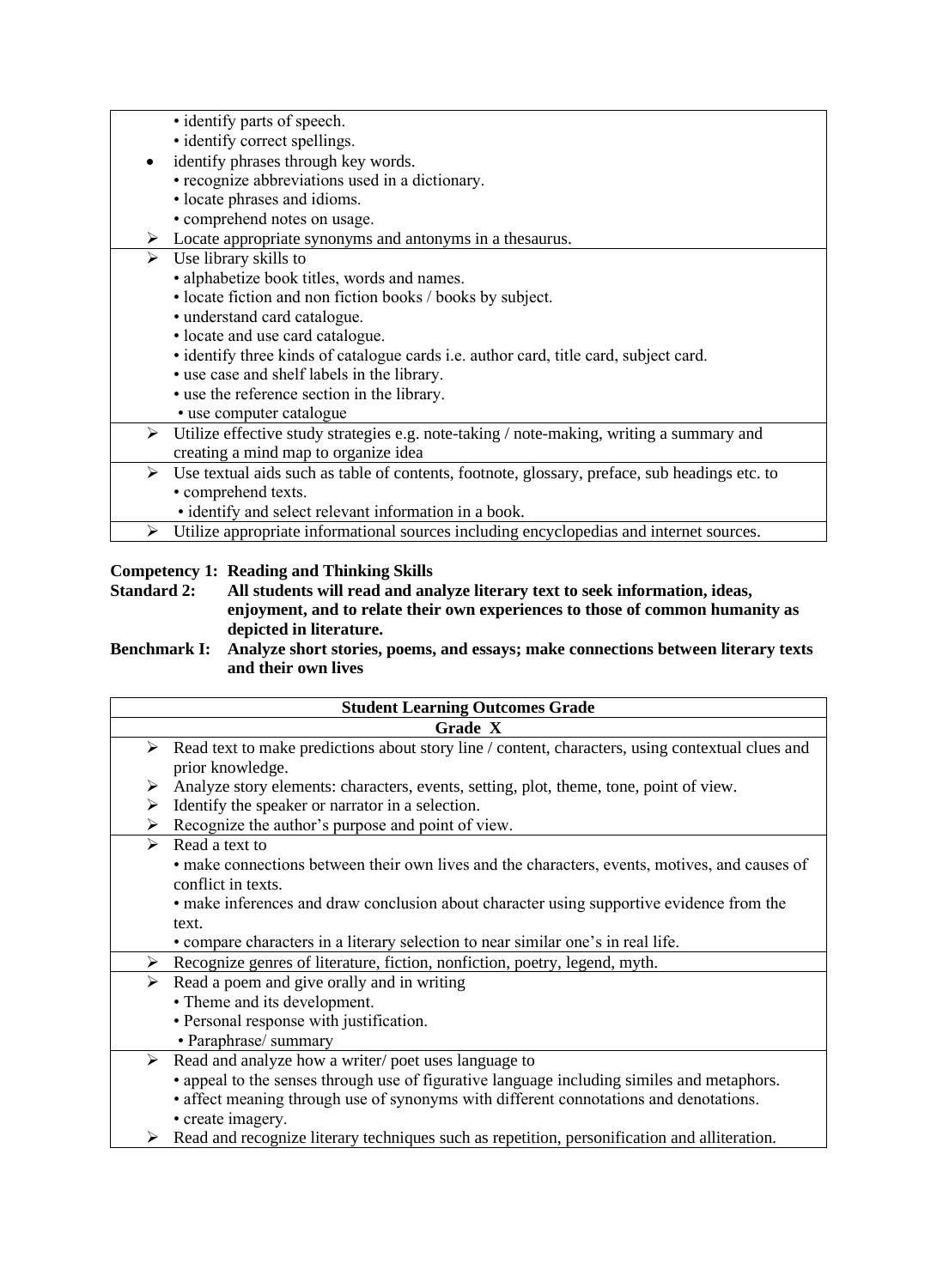# **Competency 2: Writing Skills<br>
<b>Standard 1:** All students wi

**Standard 1: All students will produce with developing fluency and accuracy, academic, transactional and creative writing, which is focused, purposeful and shows an insight into the writing process.**

**Benchmark I: Analyze a variety of written discourse to use in their own compositions, techniques for effective text organization, development, and author's techniques that influence reader.**

|   | <b>Student Learning Outcomes Grade</b>                                                                                                                          |
|---|-----------------------------------------------------------------------------------------------------------------------------------------------------------------|
|   | <b>Grade X</b>                                                                                                                                                  |
| ➤ | Develop focus for own writing by identifying audience and purpose.                                                                                              |
| ⋗ | Select and use a variety of pre-writing strategies such as brainstorming, mind mapping,<br>outlining etc.                                                       |
| ➤ | Analyze an essay to identify the general subject, main idea (a statement about the general<br>subject), key ideas, supporting details and transitional devices. |
|   | $\triangleright$ Write an essay on a general subject:                                                                                                           |
|   | • Write an introductory paragraph with a clear central thought.                                                                                                 |
|   | · Provide key ideas which prove, explain or support the central thought.                                                                                        |
|   | • Use a separate paragraph for each key idea.                                                                                                                   |
|   | • Incorporate evidence (facts, quotations, etc), examples (analogies, <b>anecdotes</b> , etc.), or                                                              |
|   | different points of view (elaborating an                                                                                                                        |
|   | idea/opinion) to support each key idea.                                                                                                                         |
|   | • Use appropriate transitional devices to connect ideas within and between paragraphs.                                                                          |
|   | • Add a closing or summary paragraph with a synthesis of central idea, syntheses of each                                                                        |
|   | supporting idea, a general concluding                                                                                                                           |
|   | statement.                                                                                                                                                      |
|   | • Use correct conventions of grammar and punctuation.                                                                                                           |
|   | • Use appropriate vocabulary.                                                                                                                                   |

#### **Benchmark II: Write a variety of expository, persuasive, analytical essays, and personal narratives for different purposes and audiences.**

| <b>Student Learning Outcomes Grade</b>                                                         |
|------------------------------------------------------------------------------------------------|
| <b>Grade X</b>                                                                                 |
| Analyze to use in their own writing, features of an expository composition showing<br>➤        |
| comparison and contrast between things, events, situations, places, action, idea or a problem: |
| • Methods for organizing comparison and contrast.                                              |
| • Connectives of comparison and contrast.                                                      |
| · Similes and metaphors for comparison and contrast.                                           |
| $\triangleright$ Write a personal <b>narrative</b> (autobiographical):                         |
| • Include choice of time period in one's life.                                                 |
| • Include clear statement of personality traits at that time.                                  |
| • Include significant details and an incident used to portray personality.                     |
| $\triangleright$ Write a <b>persuasive</b> /argumentative essay on a given topic:              |
| · Distinguish fact from opinion.                                                               |
| • State an opinion on the topic.                                                               |
| • List ideas and arguments that support opinion.                                               |
| • Organize ideas and supporting arguments in a clear, structured and logical manner.           |
| • Distinguish between language used for persuasion and propaganda.                             |
| • Use persuasive language to enhance ideas.                                                    |
| • Use special devices to support arguments (e.g. Appeal to logic through reasoning, appeal to  |
| emotion or ethical belief, relating a                                                          |
| personal anecdote or analogy.                                                                  |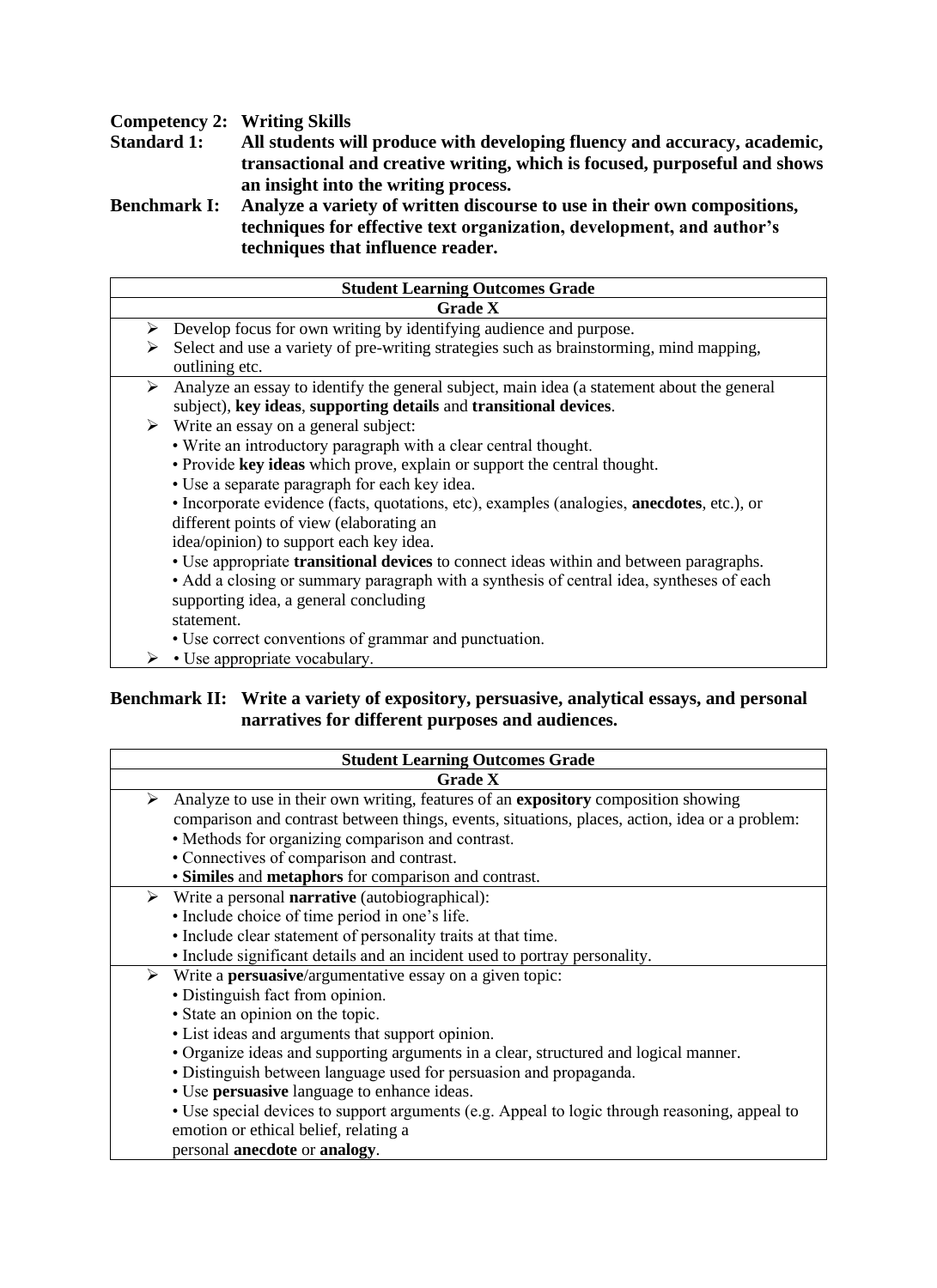- ➢ Anticipate and respond to opposing arguments by defending **point of view** with factual evidence, quotations, expert opinion, logical reasoning, and commonly held beliefs. Analyze a simple sample book review of a story book to write one.  $\triangleright$  Write a book review of a simple story book: • Write a summary of the book. • Gather information about the author. • Evaluate the plot, character and setting. • Prepare an outline for the book review. • Write, revise, and proof read the review ➢ Analyze questions to write effective and focused answers of required length: • Mark key words. • Identify verbs and tenses. • Recognize question types such as i. Literal/ textual/ factual ii. Interpretive iii. Inferential iv. Evaluative v. Personal response vi. Open ended ➢ Use summary skills to write summary/ précis of simple passages / poems.  $\triangleright$  Use paraphrasing skills to paraphrase stanzas: • Mark thought groups in the stanza. • Restate the message in simple prose.
	- Replace poetic words with simple ones.

#### **Benchmark III: Write expository, persuasive, analytical essays, and personal narratives to produce a variety of academic and creative texts for various audiences**

|   | <b>Student Learning Outcomes Grade</b>                                                                          |
|---|-----------------------------------------------------------------------------------------------------------------|
|   | <b>Grade X</b>                                                                                                  |
|   | $\triangleright$ Write and revise formal letters to people in extended social and academic environment for      |
|   | various purposes. Write the address on the envelope clearly and in proper format.                               |
|   | Analyze letters to editor to recognize effective ways of explaining and presenting an idea, a point,            |
|   | or an opinion.                                                                                                  |
| ➤ | Write and revise letters to editor expressing ideas, points, or opinions by supporting it with                  |
|   | anecdotes, quotations, examples, analogies, etc.                                                                |
|   | $\triangleright$ Write and revise letters to editor expressing ideas, points, or opinions by supporting it with |
|   | anecdotes, quotations, examples, analogies, etc.                                                                |
|   | Analyze and compare various formal emails to note differences of conventions, vocabulary, style                 |
|   | and tone.                                                                                                       |
|   | Write formal e mails in extended social and academic environment.                                               |
|   | Analyze various forms currently required in extended social and academic environment.                           |
|   | Fill in forms legibly, following instructions and supplying correct information.                                |

#### **Benchmark IV: Plan and draft their writing; revise and edit for various organization patterns of sequence, comparison, contrast, classification, cause and effect, logical flow of ideas through flexible and clear signal and reference words, point of view, supporting evidence, overall effect, appropriate punctuation and vocabulary.**

| <b>Student Learning Outcomes Grade</b>                                                                   |  |
|----------------------------------------------------------------------------------------------------------|--|
| <b>Grade X</b>                                                                                           |  |
| $\triangleright$ Develop focus for own writing by identifying audience and purpose.                      |  |
| Select and use a variety of pre-writing strategies such as brainstorming, mind mapping,<br>outlining etc |  |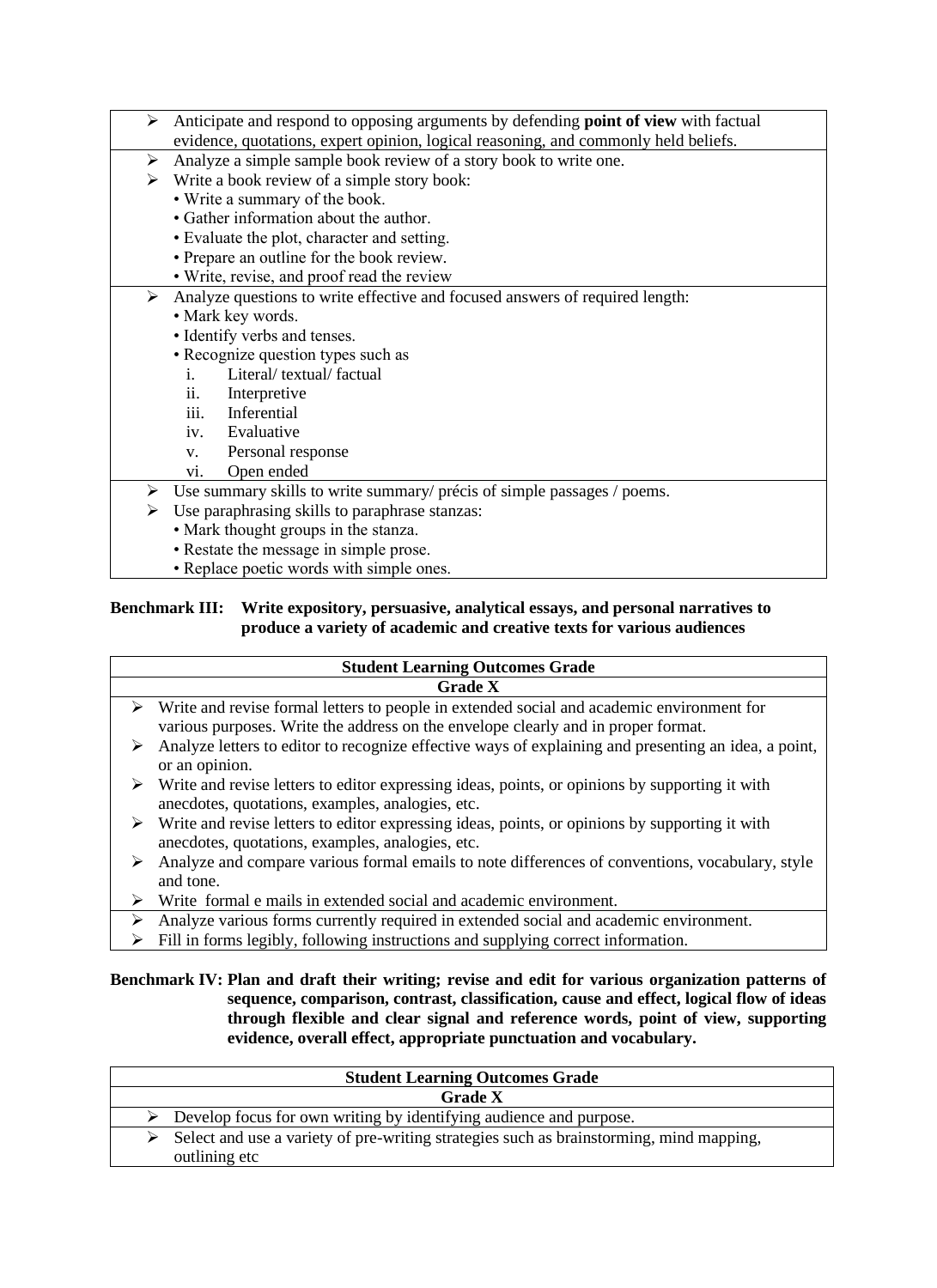- ➢ Plan, draft and revise writing to ensure that it
	- is focused, purposeful and reflects insight into the writing situation.
	- has an organizational pattern that reflects a clear overall progression of ideas through proper use of signal and reference words.
	- uses writing strategies as are appropriate to the purpose of writing.
	- has varied sentence structure and length.
	- has a good command of language with precision of expression.
- ➢ Proof read and edit their own, peers' and given texts for
	- faulty sentence structure.
	- errors of subject / verb agreement.
	- unclear pronoun reference.
	- errors of correct word form.
	- errors of punctuation and spelling.

#### **Competency 3: Oral Communication Skills**

**Standard 1: All students will use appropriate social and academic conventions of spoken discourse for effective oral communication with individuals and in groups, in both informal and formal settings.** 

**Benchmark I: Use extended linguistic exponents to communicate appropriately for various functions and co-functions of advice, hopes, fears, queries, in extended social environment.**

|   | <b>Student Learning Outcomes Grade</b>                                                    |
|---|-------------------------------------------------------------------------------------------|
|   | <b>Grade X</b>                                                                            |
| ➤ | Select and use appropriate expression for various functions:                              |
|   | • Ask and respond to questions of academic and social nature.                             |
|   | • Ask and express preferences, emotions, wishes needs and requirements by giving reasons. |
|   | • Express satisfaction/dissatisfaction, approval/disapproval, and agreement/disagreement  |
|   | (fully and partially) politely.                                                           |
|   | • Express hopes and fears.                                                                |
|   | • Express refusal politely.                                                               |
|   | • Seek and offer advice.                                                                  |
|   | • Express personal needs, feelings, emotions and ideas.                                   |

#### **Benchmark II: Demonstrate through formal talks, group oral presentations, informal interviews, the social and academic conventions and dynamics to communicate information/ ideas**

| <b>Student Learning Outcomes Grade</b>                                                    |  |  |  |  |  |  |
|-------------------------------------------------------------------------------------------|--|--|--|--|--|--|
| <b>Grade X</b>                                                                            |  |  |  |  |  |  |
| Demonstrate heightened awareness of conventions and dynamics of group discussion and<br>➤ |  |  |  |  |  |  |
| interaction:                                                                              |  |  |  |  |  |  |
| • Offer and respond to greetings, compliments, invitations, introductions and farewells.  |  |  |  |  |  |  |
| • Demonstrate an understanding of ways to show gratitude, apology, anger and impatience.  |  |  |  |  |  |  |
| • Ask, restate and simplify directions and instructions.                                  |  |  |  |  |  |  |
| • Present and explain one's point of view clearly.                                        |  |  |  |  |  |  |
| • Support or modify one's opinions with reasons.                                          |  |  |  |  |  |  |
| • Acknowledge others' contributions.                                                      |  |  |  |  |  |  |
| • Agree and disagree politely at appropriate times.                                       |  |  |  |  |  |  |
| • Share information and ideas.                                                            |  |  |  |  |  |  |
| • Clarify and restate information and ideas.                                              |  |  |  |  |  |  |
| • Modify a statement made by a peer.                                                      |  |  |  |  |  |  |
| • Exhibit appropriate conventions of interruptions.                                       |  |  |  |  |  |  |
| • Negotiate solutions to problems, interpersonal misunderstandings, and disputes.         |  |  |  |  |  |  |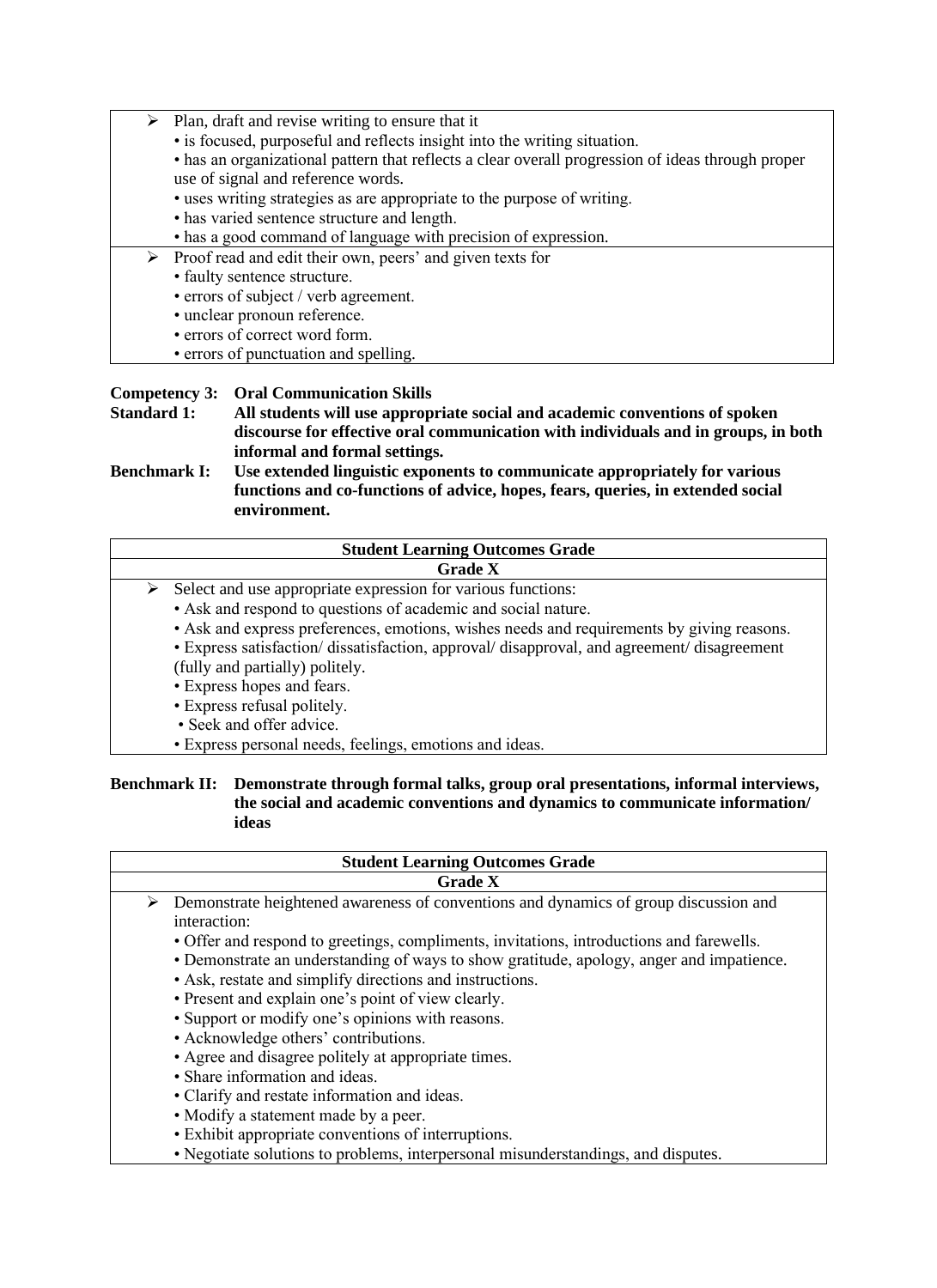|                       | • Express humour through verbal and non verbal means.                                        |
|-----------------------|----------------------------------------------------------------------------------------------|
|                       | • Summarize the main points of discussion for the benefit of the whole group.                |
|                       | • Join in a group response at the appropriate time.                                          |
|                       | • Use polite forms to negotiate and reach consensus.                                         |
| $\blacktriangleright$ | Identify and analyze appropriate expressions and interviewing techniques to conduct and give |
|                       | short interviews of a friend or relative on specific topics:                                 |
|                       | • Introduce self and others.                                                                 |
|                       | • Prepare and ask relevant questions for an interview.                                       |
|                       | • Give appropriate responses using reciprocal ability.                                       |
|                       | • Make notes of the responses in an interview.                                               |
|                       | • Respond appropriately and effectively to questions.                                        |
|                       | • Use language that is appropriate.                                                          |
|                       | • Demonstrate sensitivity and respect to others.                                             |
|                       | • Compile the oral responses of the interview in written form.                               |
| $\blacktriangleright$ | Create and deliver simple group/ class presentations on various themes, problems and issues: |
|                       | • Negotiate verbally to identify roles in preparations for presentations.                    |
|                       | • Present and explain one's point of view clearly.                                           |
|                       | • Support or modify one's opinions with reasons.                                             |
|                       | • Acknowledge others' contributions.                                                         |
|                       | • Present with clarity, the main point or subject of the presentation.                       |
|                       | • Support the topic or subject with effective factual information.                           |
|                       | • Structure ideas and arguments in a coherent logical fashion.                               |
|                       | • Exhibit appropriate etiquettes of interacting with audience.                               |
|                       | • Demonstrate appropriate conventions for use of various audio-visual aids.                  |
| $\blacktriangleright$ | Evaluate to comment orally on the presentation of peers against a pre-developed student/     |
|                       | teacher criteria:                                                                            |
|                       | • Clear and cohesive main idea.                                                              |
|                       | • Consistent organization of ideas.                                                          |
|                       | · Sufficient supporting detail.                                                              |
|                       | • Effective speaking style.                                                                  |
|                       | • Appropriate body language, dress and posture.                                              |
|                       | · Suitable tone.                                                                             |
|                       | • Appropriate interaction with audience.                                                     |
|                       |                                                                                              |
|                       | • Appropriate selection and use of audio-visual aids.                                        |

#### **Competency 4: Formal and Lexical Aspects of Language.**

**Standard 1, Pronunciation: All students will understand and articulate widely acceptable pronunciation, stress and intonation patterns of the English language for improved communication.** 

**Benchmark I: Pronounce (acceptably) new words, and use appropriate stress and intonation pattern in sustained speech to communicate effectively.**

|   | <b>Student Learning Outcomes Grade</b>                                                                                                                                                |  |  |  |  |  |  |  |
|---|---------------------------------------------------------------------------------------------------------------------------------------------------------------------------------------|--|--|--|--|--|--|--|
|   | <b>Grade X</b>                                                                                                                                                                        |  |  |  |  |  |  |  |
|   | $\triangleright$ Use the pronunciation key (in a dictionary) to pronounce words with developing accuracy.                                                                             |  |  |  |  |  |  |  |
|   | Recognize silent letters in words and pronounce them with developing accuracy.                                                                                                        |  |  |  |  |  |  |  |
| ➤ | Recognize, pronounce and represent primary and secondary stress in words. Refer to a<br>dictionary, if required                                                                       |  |  |  |  |  |  |  |
| ➤ | Recognize and use varying intonation patterns as aids in spoken and written discourse to<br>• show attitude.<br>• highlight focus in meaning.<br>• divide speech into thought groups. |  |  |  |  |  |  |  |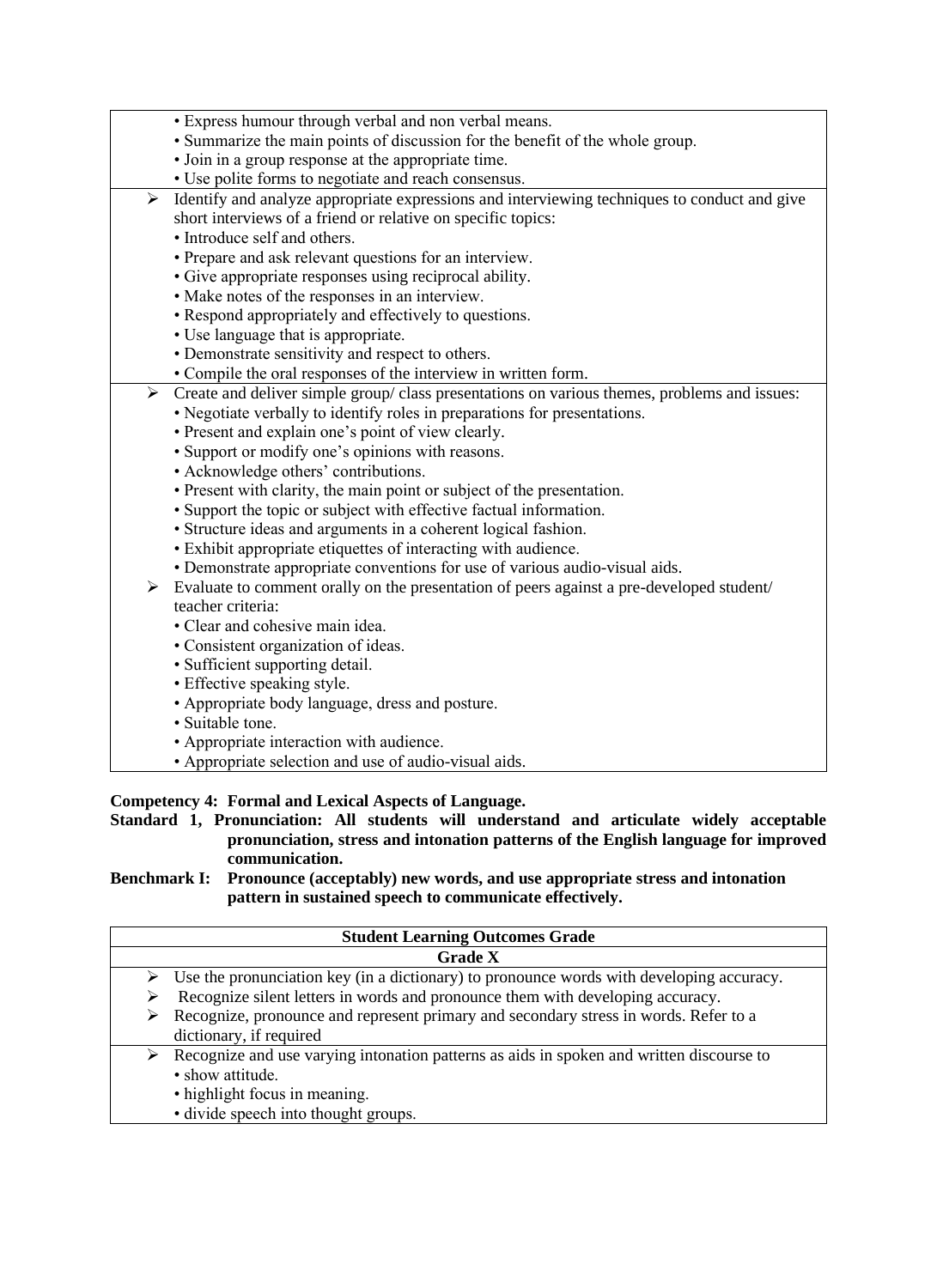#### **Competency 4: Formal and Lexical Aspects of Language**

**Standard 2, Vocabulary: All students will enhance vocabulary for effective communication.** 

**Benchmark I: Analyze different kind of texts to identify how lexical items are used to convey different meanings; use lexical items in context and with correct spellings; use lexical items to show different meanings in their own speech and writing.**

| <b>Student Learning Outcomes Grade</b>                                                                                                                                        |  |  |  |  |  |  |
|-------------------------------------------------------------------------------------------------------------------------------------------------------------------------------|--|--|--|--|--|--|
| <b>Grade X</b>                                                                                                                                                                |  |  |  |  |  |  |
| Enhance and use appropriate vocabulary and correct spelling in speech and writing:<br>$\bullet$                                                                               |  |  |  |  |  |  |
| • Illustrate the use of dictionary for finding appropriate meaning and correct spellings.                                                                                     |  |  |  |  |  |  |
| • Use a the saurus to locate the synonyms closest to the meaning of the given word in the<br>context.                                                                         |  |  |  |  |  |  |
| • Examine and interpret transitional devices that show comparison, contrast, reason,<br>concession, condition, emphasis.                                                      |  |  |  |  |  |  |
| • Deduce the meaning of unfamiliar words from the context using contextual clues.                                                                                             |  |  |  |  |  |  |
| • Analyze and understand common roots and use that knowledge to recognize the meaning of<br>new words.                                                                        |  |  |  |  |  |  |
| • Analyze and understand common prefixes and suffixes; use that knowledge to determine the<br>meaning of unfamiliar words.                                                    |  |  |  |  |  |  |
| • Understand connotations and denotations; explore the use of synonyms with varying shades<br>of meaning used for various purposes e.g. propaganda, irony, parody and satire. |  |  |  |  |  |  |
| • Examine and focus the vocabulary that indicates the writer's attitude.                                                                                                      |  |  |  |  |  |  |
| • Recognize words that vary in meaning according to their connotations.                                                                                                       |  |  |  |  |  |  |
| • Use appropriate connotation in their own writing.                                                                                                                           |  |  |  |  |  |  |
| • Identify and avoid verbosity; use one word substitution, eliminate redundancy.                                                                                              |  |  |  |  |  |  |
| Show cultural and gender sensitivity by making appropriate adjustments in language for social,<br>٠<br>academic and daily life situations.                                    |  |  |  |  |  |  |

#### **Competency 4: Formal and Lexical Aspects of Language**

**Standard 3, Grammar and Structure: All students will understand grammatical functions and use the principles of grammar, punctuation, and syntax for developing accuracy in their spoken and written communication.**

#### **Benchmark I: Recognize grammatical functions and concepts of tense and aspect, selected transitional devices and modal verbs, and use them in their speech and writing.**

| <b>Student Learning Outcomes Grade</b>                                                      |  |  |  |  |  |
|---------------------------------------------------------------------------------------------|--|--|--|--|--|
| <b>Grade X</b>                                                                              |  |  |  |  |  |
| NOUNS, NOUN PHRASES AND CLAUSES                                                             |  |  |  |  |  |
| Demonstrate use of more collective, countable and uncountable, material and abstract nouns. |  |  |  |  |  |
| Apply rules of change of number of nouns learnt earlier.<br>➤                               |  |  |  |  |  |
| Recognize and demonstrate use of some nouns that change meaning in the plural form e.g.     |  |  |  |  |  |
| arm-arms (a part of body), arms (weapons).                                                  |  |  |  |  |  |
| <b>PRONOUNS</b>                                                                             |  |  |  |  |  |
| Illustrate use of pronouns learnt earlier.<br>➤                                             |  |  |  |  |  |
| Identify, and demonstrate use of relative pronouns.<br>➤                                    |  |  |  |  |  |
| Recognize the rules for using indefinite pronouns.                                          |  |  |  |  |  |
| Illustrate use of pronoun-antecedent agreement.                                             |  |  |  |  |  |
| Illustrate use of anaphoric and cataphoric references.                                      |  |  |  |  |  |
| <b>ARTICLES</b>                                                                             |  |  |  |  |  |
| Apply rules for use of a, an and the, wherever applicable in speech and writing.            |  |  |  |  |  |
| <b>TENSES</b>                                                                               |  |  |  |  |  |
| Illustrate use of tenses learnt earlier.                                                    |  |  |  |  |  |

➢ Identify, change the form of, and use Present and Past Perfect Continuous tenses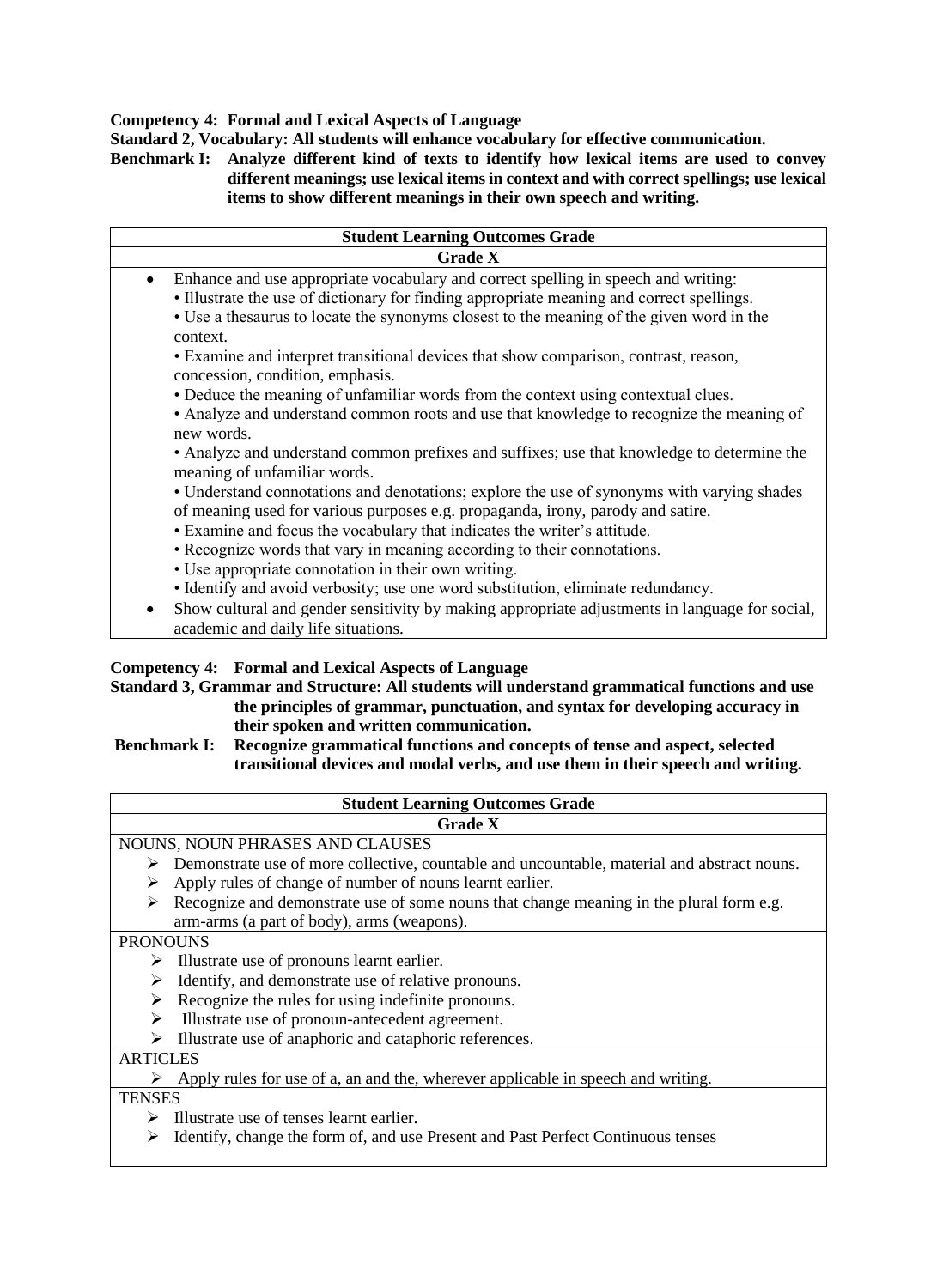#### ADJECTIVES AND ADJECTIVE PHRASES AND CLAUSES

- ➢ Classify adjectives into different types. Change and use degrees of adjectives.
- $\triangleright$  Follow order of adjectives in sentences.
- $\triangleright$  Form adjectives from nouns and verbs.
- $\triangleright$  Use adjective phrases and clauses.

## ADVERBS AND ADVERBIALS

- ➢ Illustrate use of adverbs learnt earlier.
- ➢ Recognize varying positions of adverbs in sentences according to their kinds and importance.
- ➢ Identify and use degrees of comparison of adverbs.
- $\triangleright$  Use adverbial phrases and clauses

PREPOSITIONS AND PREPOSITIONAL PHRASES

 $\triangleright$  Use prepositional phrases and clauses.

#### TRANSITIONAL DEVICES

➢ Use transitional devices learnt earlier

#### **Benchmark II: Recognize and use punctuation including use of commas in phrases, complex clauses and sentences**

| <b>Student Learning Outcomes Grade</b>                                                            |  |  |  |  |  |  |
|---------------------------------------------------------------------------------------------------|--|--|--|--|--|--|
| <b>Grade X</b>                                                                                    |  |  |  |  |  |  |
| $\triangleright$ Recognize and use comma to separate                                              |  |  |  |  |  |  |
| · a subordinate clause which precedes a main clause.                                              |  |  |  |  |  |  |
| • a non-defining relative clause.                                                                 |  |  |  |  |  |  |
| • coordinate clauses joined by one of the pure conjunctions.                                      |  |  |  |  |  |  |
| Recognize and use colon to separate independent clauses when there is a sharp antithesis.<br>➤    |  |  |  |  |  |  |
| Recognize and use semicolon between<br>➤                                                          |  |  |  |  |  |  |
| • parts of a compound sentence when no conjunction is used.                                       |  |  |  |  |  |  |
| • the clauses of a compound sentence before conjunctive adverbs.                                  |  |  |  |  |  |  |
| Recognize and use quotation marks to enclose<br>➤                                                 |  |  |  |  |  |  |
| • both parts of an interrupted quotation.                                                         |  |  |  |  |  |  |
| • unusual or peculiar terms to which attention is directed to make the meaning clearer.           |  |  |  |  |  |  |
| Recognize and use hyphen to indicate the division of a word at the end of a line.<br>➤            |  |  |  |  |  |  |
| Recognize and use dash as a separator to indicate that a sentence has been broken off, or to<br>⋗ |  |  |  |  |  |  |
| indicate a new direction of thought.                                                              |  |  |  |  |  |  |
| Recognize and use parenthesis (Round Brackets) to<br>➤                                            |  |  |  |  |  |  |
| • enclose numbers or letters in enumerations in the text.                                         |  |  |  |  |  |  |
| • express an amount in numbers previously expressed in words.                                     |  |  |  |  |  |  |
| • mark off explanatory or supplementary material.                                                 |  |  |  |  |  |  |
|                                                                                                   |  |  |  |  |  |  |

➢ Recognize and use omission marks or ellipses to signify the omission or deletion of letters or words in sentences.

#### **Benchmark III: Analyze sentence types and structure, recognize and apply the concept and function of coordination and subordination in extended writing tasks**

| <b>Student Learning Outcomes Grade</b>                                                                  |  |  |  |  |  |  |
|---------------------------------------------------------------------------------------------------------|--|--|--|--|--|--|
| <b>Grade X</b>                                                                                          |  |  |  |  |  |  |
| <b>SENTENCE STRUCTURE</b>                                                                               |  |  |  |  |  |  |
| Analyze sentences for clauses and phrases. Identify and differentiate between main,<br>➤                |  |  |  |  |  |  |
| subordinate and relative clause                                                                         |  |  |  |  |  |  |
| <b>TYPES OF SENTENCES</b>                                                                               |  |  |  |  |  |  |
| $\triangleright$ Classify, use, convert and make declarative (affirmative and negative), interrogative, |  |  |  |  |  |  |
| exclamatory, and imperative sentences.                                                                  |  |  |  |  |  |  |
| Identify and differentiate between simple, compound and complex sentences.<br>➤                         |  |  |  |  |  |  |
| Use conditional sentences.                                                                              |  |  |  |  |  |  |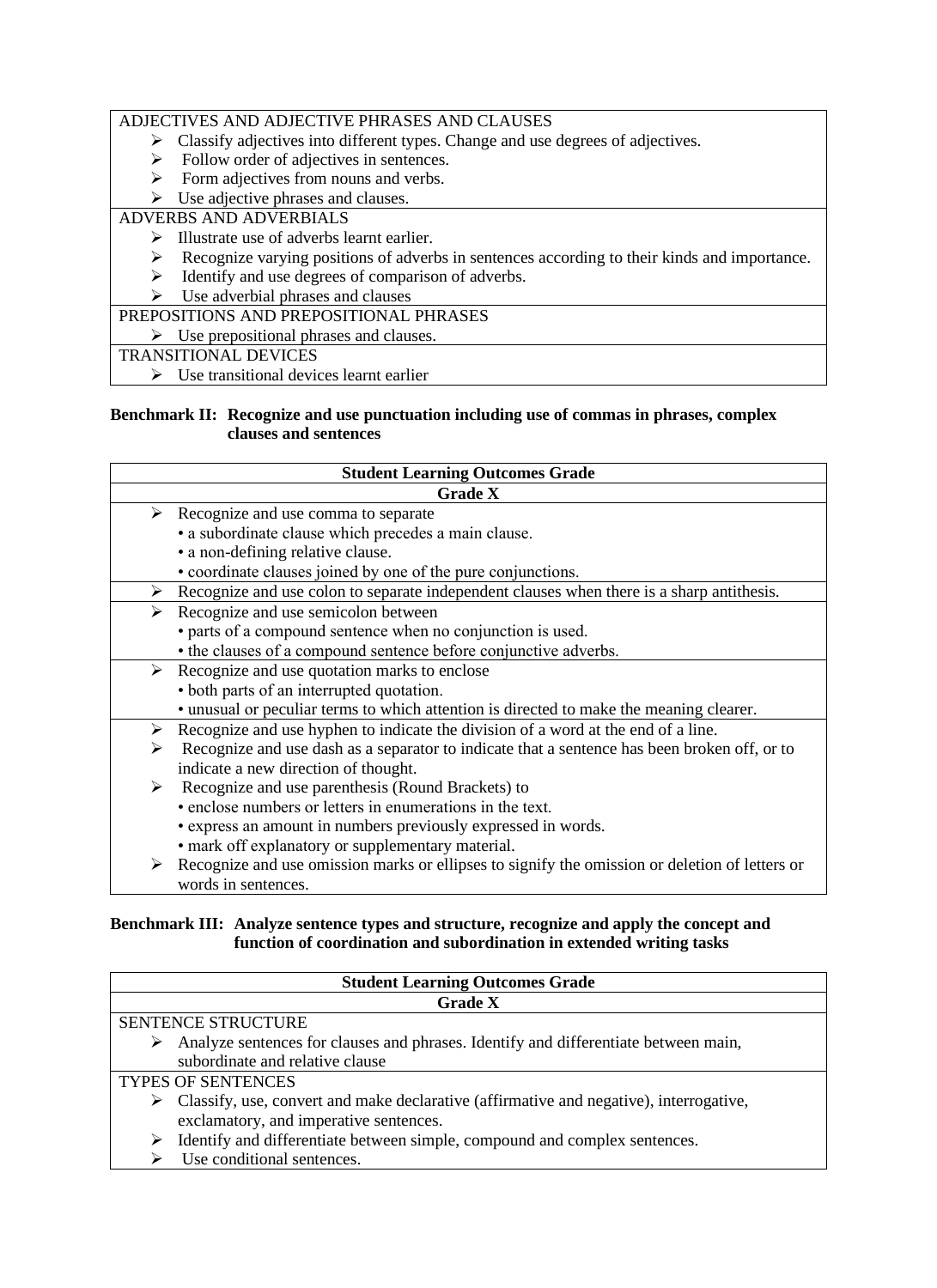$\triangleright$  Recognize the rules of and change the narration of statements, requests/ orders and questions.

**Competency 5: Appropriate Ethical and Social Development** 

- **Standard 1: All students will develop ethical and social attributes and values relevant in a multicultural, civilized society**
- **Please note: This competency will be developed and incorporated across the other four competencies; hence, the teaching and learning of the appropriate values and attributes is to be embedded in the chosen themes and topics of the reading texts, and through writing and speaking activities performed in the learning environment of the class.**
- **Benchmark I: Recognize and practice values and attributes such as tolerance, humanism, patience, equity, justice, honesty, empathy, etc., relevant for peaceful coexistence between individuals, groups and nations.**
- **Benchmark II: Develop and portray through actions, a sense of importance of individual worth; simultaneously valuing diversity and equality among people.**
- **Benchmark III: Understand and evaluate contemporary social, economic and scientific developments/ issues so as to participate in the global society as aware and thinking individuals.**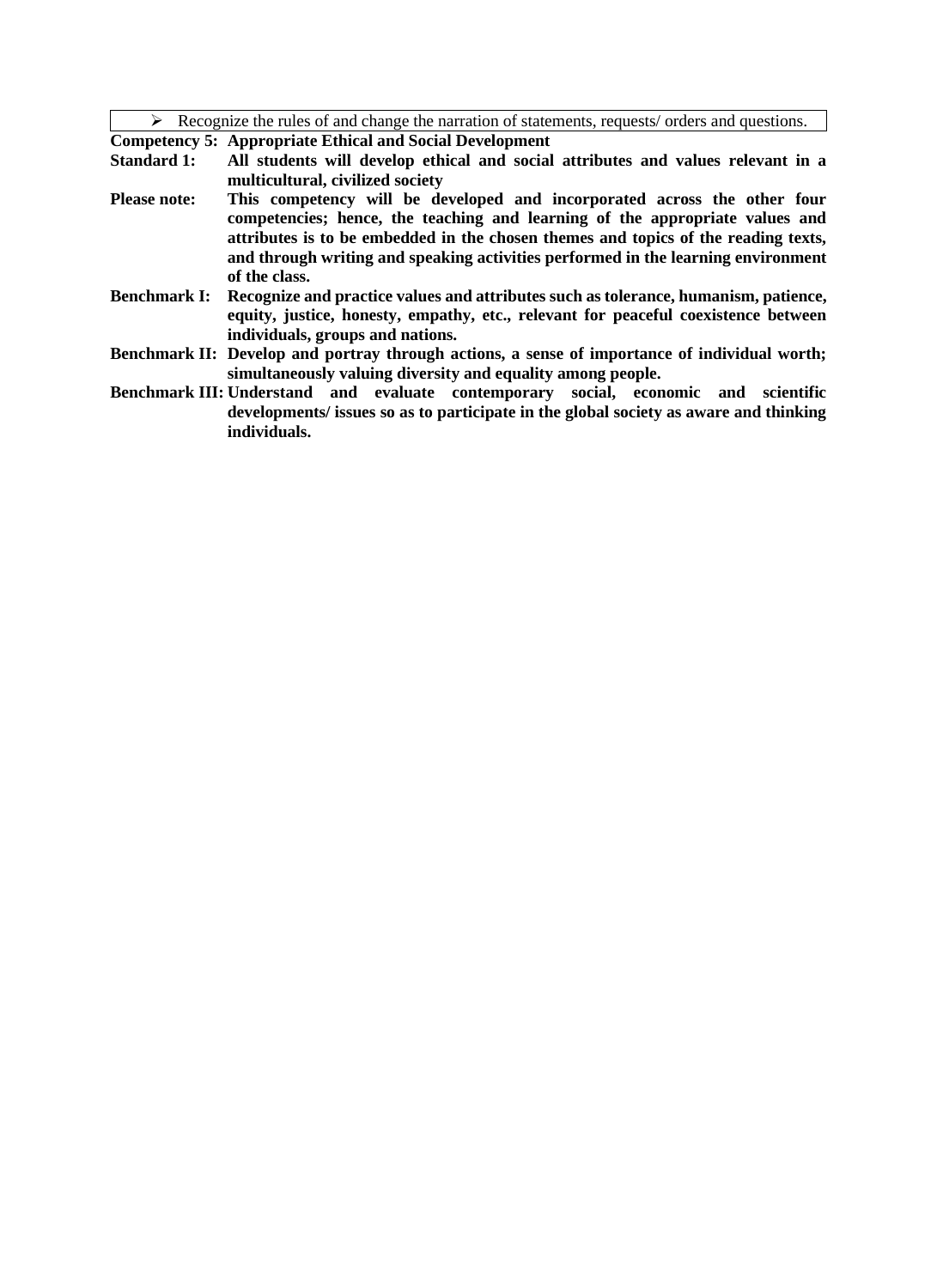#### **POLICY GUIDELINES**

#### Paper Pattern and Distribution of Marks English SSC-II

The question paper is organized into three sections, namely: "Section A, B & C". Questions posed may be of the IQ level of SSC-II students with regard to content and difficulty level. Distribution of the questions with respect to cognitive domain shall approximately be 30 % Knowledge (K), 50 % Understanding (U) and 20 % Application (A).

#### **SECTION – A(Marks 15)**

While writing MCQs, sufficient representation may be given to the various assessable areas of competencies and their SLOs.

#### **SECTION – B(Marks 36)**

|     | This part of the question paper will consist of a comprehension passage                                                                                     | $6+4x3=18$   |
|-----|-------------------------------------------------------------------------------------------------------------------------------------------------------------|--------------|
|     | of 250 to 350 words having equal level of difficulty as taught in                                                                                           | <b>Marks</b> |
|     | classroom appending seven questions of varying SLOs and Cognitive                                                                                           |              |
| Q.2 | Domains of learning. The students are required to answer five parts                                                                                         |              |
|     | including compulsory Question (i) about summary/precis writing                                                                                              |              |
|     | bearing six marks. The other parts will be of three marks each. The                                                                                         |              |
|     | passage of SSC-II level will be aligned with themes and subthemes                                                                                           |              |
|     | mentioned in the curriculum. The religious, ethnic and gender biases                                                                                        |              |
|     | will be taken into consideration while selecting the passage.                                                                                               |              |
|     | Candidates are required to paraphrase a given stanza of difficulty level<br>a.                                                                              | 2 Marks      |
|     | of SSC-II.                                                                                                                                                  |              |
| Q.3 | Candidates are required to answer variety of questions based on the<br>$\mathbf b$ .<br>given Stanza aligned with the SLOs. Questions related to the theme, | 4 Marks      |
|     | values, central ideas, figures of speech, vocabulary, subject matter                                                                                        |              |
|     | and any other identical SLOs based area of given stanza/stanzas                                                                                             |              |
|     | will be included.                                                                                                                                           |              |
|     | This question shall consist of three parts i.e. a, b and c. Candidates are                                                                                  |              |
|     | required to:<br>Fill in the blanks of a passage to convey meaning, using suitable                                                                           |              |
|     | a.<br>verbs. (Other identical grammatical items mentioned in bifurcated SLOs for                                                                            | 4 Marks      |
|     | SSC-II may also be asked.)                                                                                                                                  |              |
|     | Change the narration of a given text/sentences. (Other identical<br>b.                                                                                      |              |
| Q.4 | grammatical items mentioned in bifurcated SLOs for SSC-II may also be                                                                                       | 4 Marks      |
|     | asked).                                                                                                                                                     |              |
|     | This question is based on conversion of various forms of sentences as<br>$C_{\bullet}$                                                                      |              |
|     | per given directions. (Other identical grammatical items mentioned in                                                                                       | 4 Marks      |
|     | bifurcated SLOs for SSC-II may also be asked).                                                                                                              |              |
|     |                                                                                                                                                             |              |

#### **SECTION – C(Marks 24)**

| O.5                     | Candidates are required to compose and write formal email/letter/application. |     |              |     |  |  |  |  |
|-------------------------|-------------------------------------------------------------------------------|-----|--------------|-----|--|--|--|--|
| <b>Examination Hall</b> |                                                                               | 0.5 | City: A.B.C. | 0.5 |  |  |  |  |
| Date                    |                                                                               | 05  | Salutation   | 0.5 |  |  |  |  |
|                         | Recipient's address (e.g. Editor's address)                                   | 01  |              |     |  |  |  |  |
| Subject                 |                                                                               | 0.5 |              |     |  |  |  |  |
| Body of the letter      |                                                                               | 04  | Yours        | 0.5 |  |  |  |  |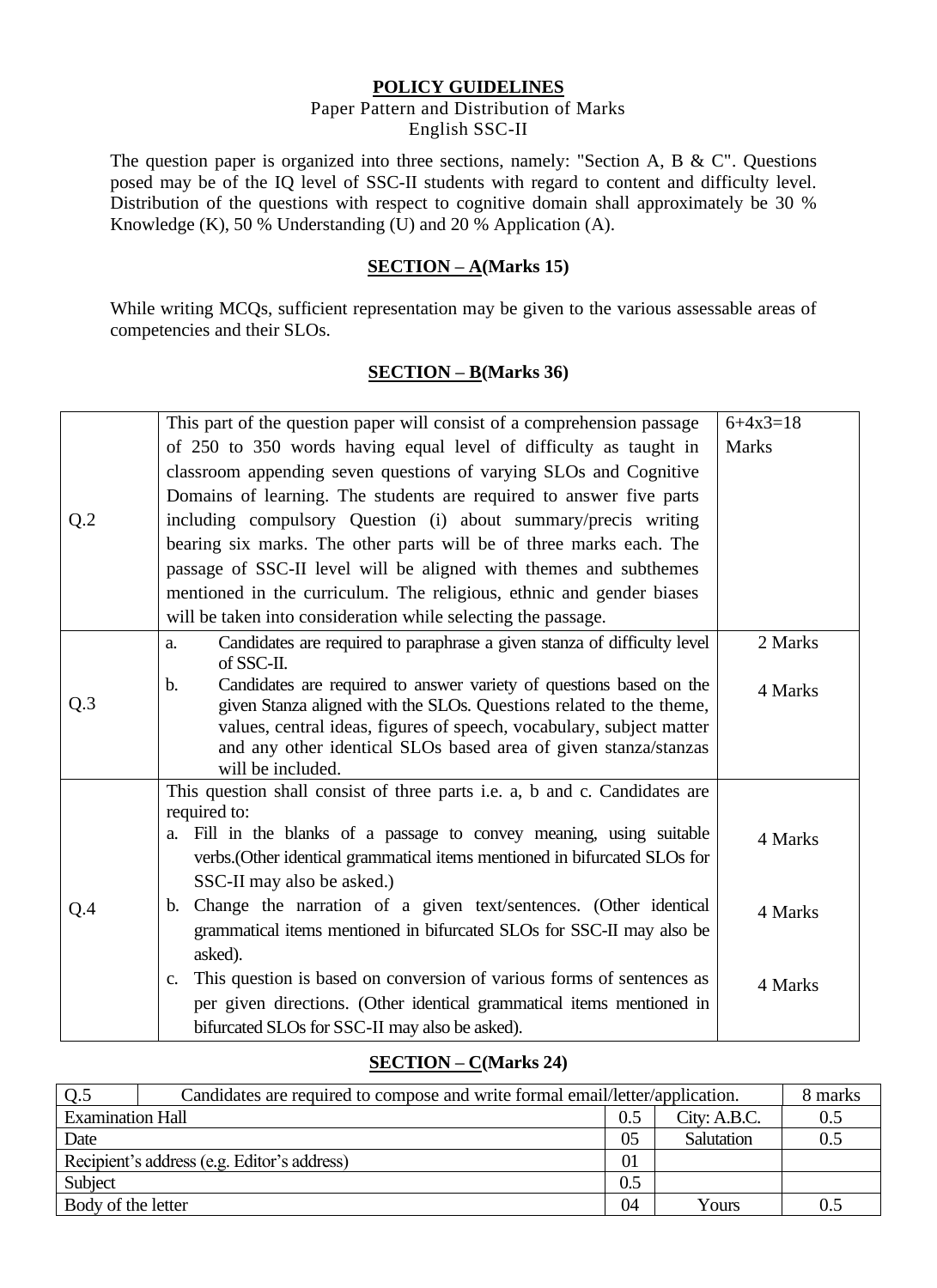| i.                                                             | sincerely/<br>Opening                                                                                                             |          |                         |  |         |  |  |  |
|----------------------------------------------------------------|-----------------------------------------------------------------------------------------------------------------------------------|----------|-------------------------|--|---------|--|--|--|
| ii.                                                            | Objective of letter/application writing<br>truly/faithfully                                                                       |          |                         |  |         |  |  |  |
| iii.                                                           | Conclusion/closing                                                                                                                |          |                         |  |         |  |  |  |
| X.Y.Z.                                                         |                                                                                                                                   |          |                         |  |         |  |  |  |
|                                                                | <b>OR</b>                                                                                                                         |          |                         |  | 0.5     |  |  |  |
|                                                                | From: (sender's address)<br>abc@gmail.com                                                                                         |          |                         |  |         |  |  |  |
|                                                                | To: (recipient's address)<br>def@gmail.com                                                                                        |          |                         |  |         |  |  |  |
| Date                                                           |                                                                                                                                   |          | $20th$ November<br>2021 |  | 0.5     |  |  |  |
| <b>Blank line</b>                                              |                                                                                                                                   |          |                         |  |         |  |  |  |
| Subject                                                        |                                                                                                                                   |          |                         |  | 0.5     |  |  |  |
| (Salutation)                                                   |                                                                                                                                   |          | Dear<br>friend/uncle/   |  | 0.5     |  |  |  |
|                                                                | Body of the email                                                                                                                 | 05       | Yours sincerely         |  | 0.5     |  |  |  |
| i.                                                             | Opening                                                                                                                           |          | X.Y.Z.                  |  |         |  |  |  |
| ii.                                                            | Objective email writing                                                                                                           |          |                         |  |         |  |  |  |
| iii.                                                           | Conclusion/closing                                                                                                                |          |                         |  |         |  |  |  |
|                                                                |                                                                                                                                   |          |                         |  |         |  |  |  |
|                                                                | Candidates are required to write a formal email/application/letter.<br>Note: Either formal email/application/letter can be given. |          |                         |  | 8 Marks |  |  |  |
| Inside address                                                 |                                                                                                                                   |          |                         |  |         |  |  |  |
| Subject                                                        |                                                                                                                                   |          |                         |  | 0.5     |  |  |  |
| Salutation                                                     |                                                                                                                                   |          |                         |  | 0.5     |  |  |  |
|                                                                | Body of the application                                                                                                           |          |                         |  | 5.0     |  |  |  |
|                                                                | Yours obediently                                                                                                                  |          |                         |  | 0.5     |  |  |  |
| X.Y.Z.                                                         |                                                                                                                                   |          |                         |  |         |  |  |  |
|                                                                | Date<br>0.5                                                                                                                       |          |                         |  |         |  |  |  |
|                                                                |                                                                                                                                   |          |                         |  |         |  |  |  |
|                                                                | Note: Marks for the format SHALL ONLY BE AWARDED if the body of the<br>email/letter/application is written relevantly.            |          |                         |  |         |  |  |  |
| Q.6                                                            |                                                                                                                                   | 6        |                         |  |         |  |  |  |
| transitional devices of sequence/comparison contrast/cause and |                                                                                                                                   |          |                         |  |         |  |  |  |
|                                                                | effect and other identical test items aligned with the bifurcated                                                                 |          |                         |  |         |  |  |  |
|                                                                | SLOs of SSC-II.                                                                                                                   |          |                         |  |         |  |  |  |
| Q.7                                                            | Candidates are required to write an essay on one out of three topics in about<br>200-250 words.                                   | 10 Marks |                         |  |         |  |  |  |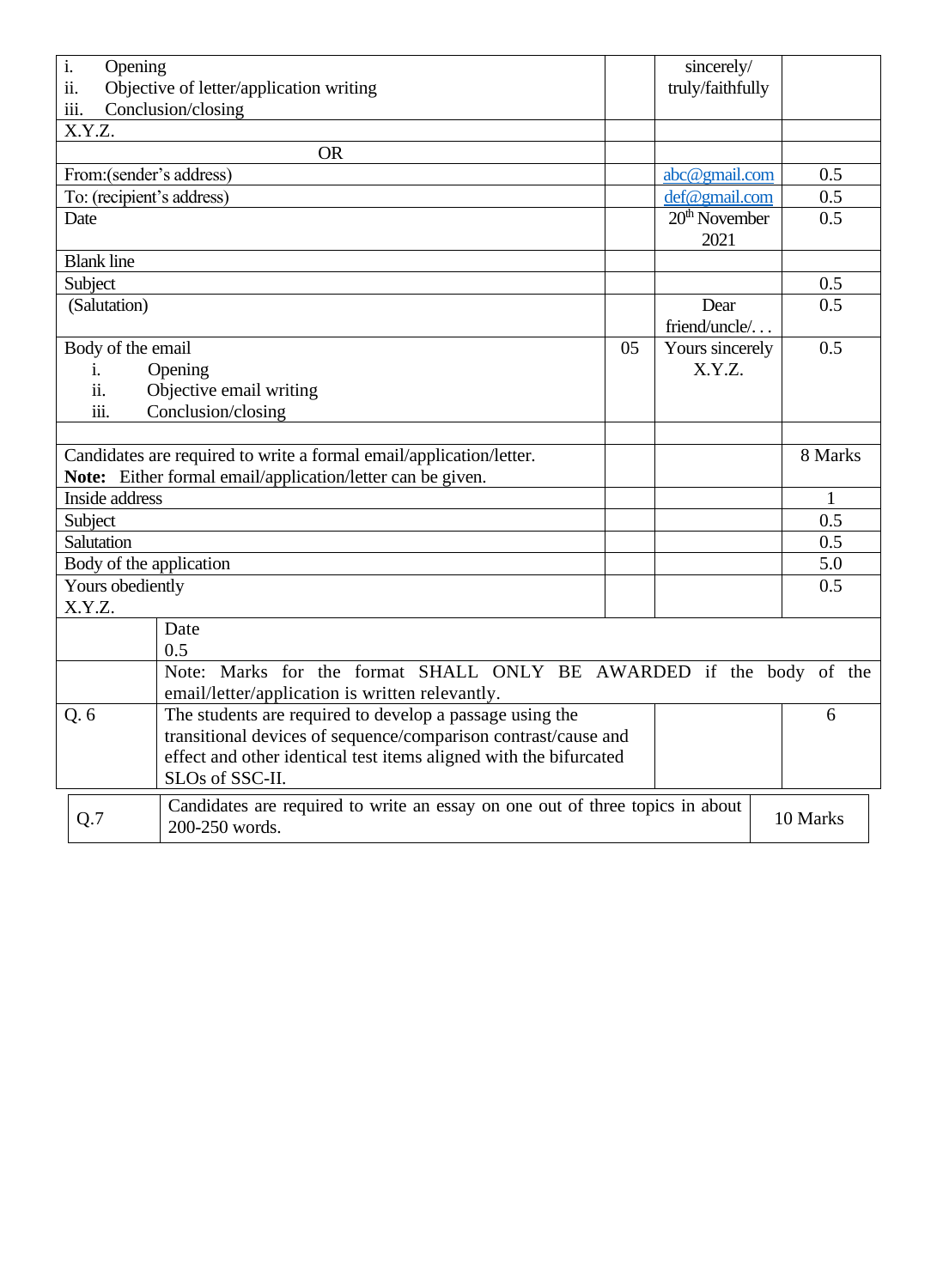| <b>Version No.</b>                                                   |                                                         |                                                         |                                                         |                                            |                                                                      |                                                         | <b>ROLL NUMBER</b>                                                   |                                                         |                                                                      |                                            |                                                                                                                                                                          |
|----------------------------------------------------------------------|---------------------------------------------------------|---------------------------------------------------------|---------------------------------------------------------|--------------------------------------------|----------------------------------------------------------------------|---------------------------------------------------------|----------------------------------------------------------------------|---------------------------------------------------------|----------------------------------------------------------------------|--------------------------------------------|--------------------------------------------------------------------------------------------------------------------------------------------------------------------------|
| A.                                                                   | 4<br>$\overline{2}$                                     | $\mathbf 1$<br>$\overline{2}$                           | U<br>4<br>$\overline{2}$                                | $\overline{a}$<br>$\overline{2}$           | 4<br>$\boxed{2}$                                                     | 4<br>⊥<br>$\overline{2}$                                | $\overline{a}$<br>$\overline{2}$                                     | $\overline{a}$<br>$\overline{2}$                        | 4                                                                    | 1                                          | <b>SERVICE AND SCORE AND SCORE SERVICE SERVICE SERVICE SERVICE SERVICE SERVICE SERVICE SERVICE SERVICE SERVICE S</b><br><b>EDUCATION</b><br><b>ANTENNET</b><br>SLAMABAD' |
| $\overline{3}$<br>$\overline{4}$<br>$\overline{5}$<br>$\overline{6}$ | $\overline{3}$<br>$\overline{4}$<br>5<br>$\overline{6}$ | $\overline{3}$<br>$\overline{4}$<br>5<br>$\overline{6}$ | $\overline{3}$<br>$\overline{4}$<br>5<br>$\overline{6}$ | $\overline{3}$<br>4<br>5<br>$\overline{6}$ | $\overline{3}$<br>$\overline{4}$<br>$\overline{5}$<br>$\overline{6}$ | $\overline{3}$<br>$\overline{4}$<br>5<br>$\overline{6}$ | $\overline{3}$<br>$\overline{4}$<br>$\overline{5}$<br>$\overline{6}$ | $\overline{3}$<br>$\overline{4}$<br>5<br>$\overline{6}$ | $\overline{3}$<br>$\overline{4}$<br>$\overline{5}$<br>$\overline{6}$ | $\overline{3}$<br>4<br>5<br>$\overline{6}$ | <b>Answer Sheet</b><br>No.<br>Sign. of<br><b>Candidate</b>                                                                                                               |
| $\overline{\phantom{0}}$<br>8<br>9                                   | $\overline{\phantom{a}}$<br>8<br>9                      | $\overline{ }$<br>8<br>9                                | $\overline{\phantom{a}}$<br>8<br>9                      | $\overline{\phantom{a}}$<br>8<br>9         | $\overline{ }$<br>8<br>9                                             | $\overline{\phantom{a}}$<br>$\overline{8}$<br>9         | $\overline{\phantom{a}}$<br>8<br>9                                   | $\overline{\phantom{a}}$<br>8<br>9                      | $\overline{\phantom{0}}$<br>8<br>9                                   | $\overline{\phantom{a}}$<br>8<br>9         | Sign. of<br>Invigilator                                                                                                                                                  |

#### **ENGLISH COMPULSORY SSC–II SECTION – A (Marks 15) Time allowed: 20 Minutes**

Section – A is compulsory. All parts of this section are to be answered on this page and handed over to the Centre Superintendent. Deleting/overwriting is not allowed. **Do not use lead pencil.**

### **Q.1 Fill the relevant bubble for each part. Each part carries one mark.**

| (1) | Because I am not a football fan, I am _______ to the fact my friend met a popular<br>football player yesterday. |                                                             |                                             |            |                                                                                                                                                                       |  |
|-----|-----------------------------------------------------------------------------------------------------------------|-------------------------------------------------------------|---------------------------------------------|------------|-----------------------------------------------------------------------------------------------------------------------------------------------------------------------|--|
|     | A.                                                                                                              | ignorant                                                    |                                             | <b>B.</b>  | different                                                                                                                                                             |  |
|     | $C_{\cdot}$                                                                                                     | indifferent                                                 |                                             | D.         | diffident                                                                                                                                                             |  |
| (2) |                                                                                                                 | Clock is to Time as Thermometer is to ______                |                                             |            |                                                                                                                                                                       |  |
|     | A.                                                                                                              | heat                                                        | ( )                                         | <b>B</b> . | radiation                                                                                                                                                             |  |
|     | C.                                                                                                              | energy                                                      |                                             | D.         | temperature                                                                                                                                                           |  |
| (3) |                                                                                                                 |                                                             |                                             |            | The paint spilled all over the floor; ________, the sweeper had a big mess to clean                                                                                   |  |
|     |                                                                                                                 | up. Choose suitable transitional device from the following: |                                             |            |                                                                                                                                                                       |  |
|     | А.                                                                                                              | moreover                                                    |                                             | <b>B.</b>  | as a result                                                                                                                                                           |  |
|     | $C_{\cdot}$                                                                                                     | however                                                     |                                             | D.         | for example                                                                                                                                                           |  |
| (4) |                                                                                                                 |                                                             |                                             |            | Wherever he goes, the <b>esteemed</b> Dr. Sanchez is applauded for his life saving<br>research. Infer the meaning of underlined word and choose the correct response. |  |
|     | A.                                                                                                              | rude                                                        |                                             | <b>B.</b>  | very serious                                                                                                                                                          |  |
|     | $C_{\cdot}$                                                                                                     | proud                                                       |                                             |            | D. greatly admired                                                                                                                                                    |  |
| (5) |                                                                                                                 | He was as snug as a bug in a rug. This sentence contains a: |                                             |            |                                                                                                                                                                       |  |
|     | A.                                                                                                              | Metaphor                                                    |                                             | <b>B.</b>  | Personification                                                                                                                                                       |  |
|     | C.                                                                                                              | Simile                                                      |                                             | D.         | Symbol                                                                                                                                                                |  |
| (6) |                                                                                                                 |                                                             |                                             |            |                                                                                                                                                                       |  |
|     |                                                                                                                 | Choose the suitable option to fill in the blank.            |                                             |            |                                                                                                                                                                       |  |
|     | A.                                                                                                              | a supporter of                                              | $\left(\begin{array}{c} \end{array}\right)$ | <b>B.</b>  | an obstacle for                                                                                                                                                       |  |
|     | $\mathbf{C}$ .                                                                                                  | a preacher of                                               |                                             | D.         | a promoter for                                                                                                                                                        |  |
|     |                                                                                                                 |                                                             | Page 1 of 2                                 |            |                                                                                                                                                                       |  |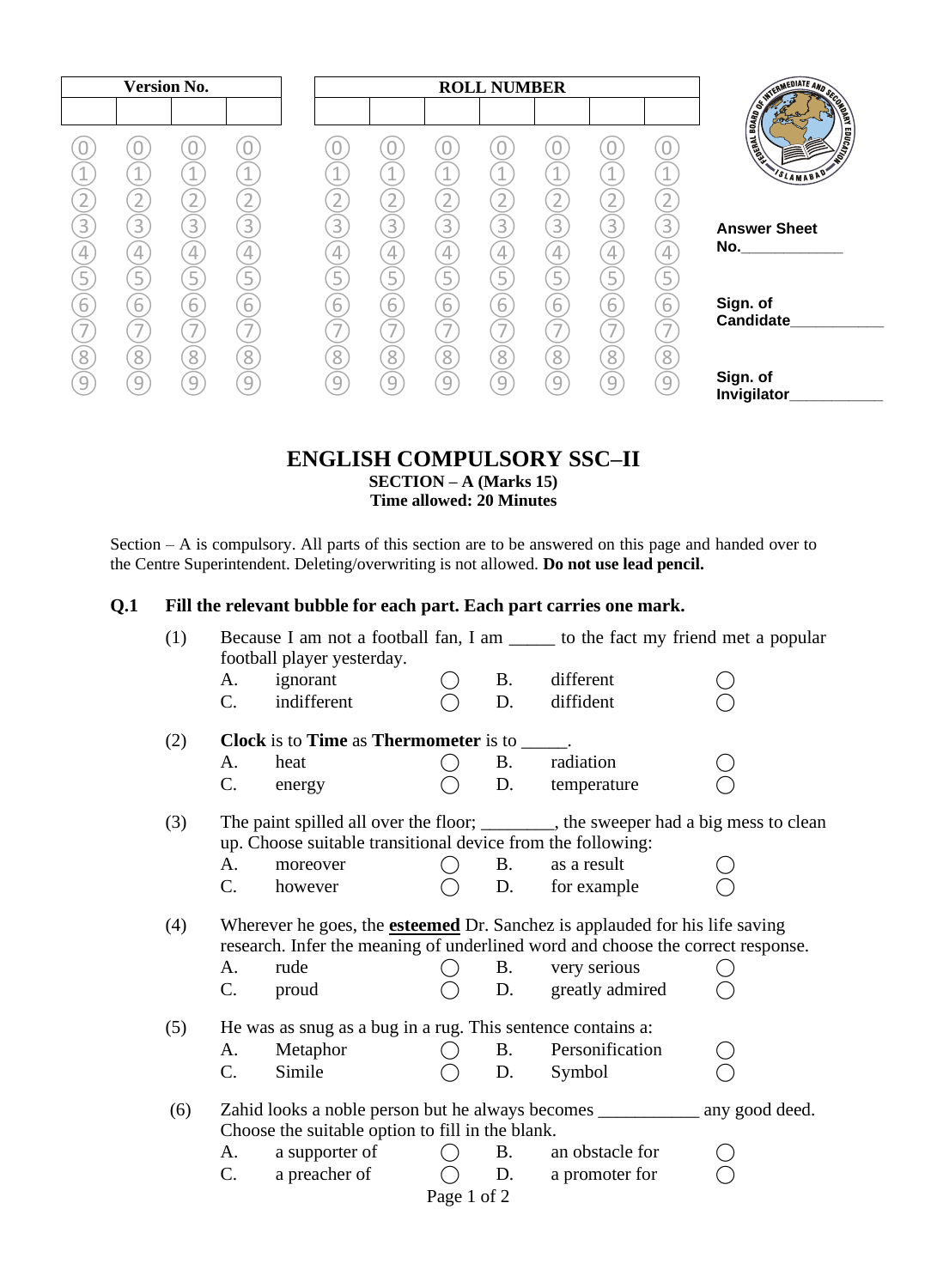| (7)                                                                                    | I believe that if you lower taxes so that people can keep more of the money they<br>earn, it will be __________ for them to work harder. Choose a suitable option to fill<br>in the blank. |                                                                                                                                              |             |           |                                                                |  |                                           |  |  |  |  |
|----------------------------------------------------------------------------------------|--------------------------------------------------------------------------------------------------------------------------------------------------------------------------------------------|----------------------------------------------------------------------------------------------------------------------------------------------|-------------|-----------|----------------------------------------------------------------|--|-------------------------------------------|--|--|--|--|
|                                                                                        | A.                                                                                                                                                                                         | an incentive                                                                                                                                 |             | Β.        | a protection                                                   |  |                                           |  |  |  |  |
|                                                                                        | C.                                                                                                                                                                                         | an option                                                                                                                                    |             | D.        | a facility                                                     |  |                                           |  |  |  |  |
| (8)                                                                                    |                                                                                                                                                                                            | Identify the compound sentence from the sentences given below:                                                                               |             |           |                                                                |  |                                           |  |  |  |  |
|                                                                                        | Α.                                                                                                                                                                                         |                                                                                                                                              |             |           | My mother cooked dinner while I was doing my homework.         |  |                                           |  |  |  |  |
|                                                                                        | <b>B.</b>                                                                                                                                                                                  |                                                                                                                                              |             |           | I like playing basketball and my brother likes playing tennis. |  | $\begin{matrix} 0 \\ 0 \\ 0 \end{matrix}$ |  |  |  |  |
|                                                                                        | C.                                                                                                                                                                                         | He missed the first period because he was late.                                                                                              |             |           |                                                                |  |                                           |  |  |  |  |
|                                                                                        | D.                                                                                                                                                                                         |                                                                                                                                              |             |           | I have not seen my grandmother since I came to Germany.        |  |                                           |  |  |  |  |
| (9)                                                                                    | A                                                                                                                                                                                          |                                                                                                                                              |             |           | of sailors was on board to start voyage towards Arabia.        |  |                                           |  |  |  |  |
|                                                                                        | A.                                                                                                                                                                                         | gang                                                                                                                                         |             | Β.        | crowd                                                          |  |                                           |  |  |  |  |
|                                                                                        | C.                                                                                                                                                                                         | choir                                                                                                                                        |             | D.        | crew                                                           |  |                                           |  |  |  |  |
| (10)                                                                                   |                                                                                                                                                                                            | There was ____________ inside. The building was empty.                                                                                       |             |           |                                                                |  |                                           |  |  |  |  |
|                                                                                        | A.                                                                                                                                                                                         | everybody                                                                                                                                    |             | <b>B.</b> | somebody                                                       |  |                                           |  |  |  |  |
|                                                                                        | C.                                                                                                                                                                                         | nobody                                                                                                                                       |             | D.        | anybody                                                        |  |                                           |  |  |  |  |
| (11)                                                                                   |                                                                                                                                                                                            | Which one of the following sentences possesses the Adverb of manner?                                                                         |             |           |                                                                |  |                                           |  |  |  |  |
|                                                                                        | А.                                                                                                                                                                                         |                                                                                                                                              |             |           |                                                                |  |                                           |  |  |  |  |
|                                                                                        | <b>B.</b>                                                                                                                                                                                  | He has firmly discarded the idea of attacking the enemy.<br>My dog always barks.                                                             |             |           |                                                                |  |                                           |  |  |  |  |
|                                                                                        | C.                                                                                                                                                                                         | The girls went upstairs to get their coats.                                                                                                  |             |           |                                                                |  | ŎOC                                       |  |  |  |  |
|                                                                                        | D.                                                                                                                                                                                         | My teacher often writes on the white board.                                                                                                  |             |           |                                                                |  |                                           |  |  |  |  |
| (12)                                                                                   |                                                                                                                                                                                            | Choose the sentence with an <b>Adjective clause</b> in it:                                                                                   |             |           |                                                                |  |                                           |  |  |  |  |
|                                                                                        | The team member who raises the most funds will receive an award. $\bigcap$<br>А.                                                                                                           |                                                                                                                                              |             |           |                                                                |  |                                           |  |  |  |  |
|                                                                                        | <b>B.</b>                                                                                                                                                                                  | The patient in the wheel chair has a broken leg.                                                                                             |             |           |                                                                |  |                                           |  |  |  |  |
|                                                                                        | C.                                                                                                                                                                                         | The house with white paint is at the end of the street.                                                                                      |             |           |                                                                |  |                                           |  |  |  |  |
|                                                                                        | D.                                                                                                                                                                                         |                                                                                                                                              |             |           | The goat with the brown legs was grazing in the meadow.        |  |                                           |  |  |  |  |
| (13)                                                                                   |                                                                                                                                                                                            | The United Nations often tries to __________ in conflicts between countries. Choose<br>the word with correct spellings to fill in the blank? |             |           |                                                                |  |                                           |  |  |  |  |
|                                                                                        | A.                                                                                                                                                                                         | entercede                                                                                                                                    |             | B.        | intercede                                                      |  |                                           |  |  |  |  |
|                                                                                        | $C_{\cdot}$                                                                                                                                                                                | intercede                                                                                                                                    |             | D.        | interscede                                                     |  |                                           |  |  |  |  |
| (14)                                                                                   |                                                                                                                                                                                            | Which one of the following sentences contains the best synonym for the                                                                       |             |           |                                                                |  |                                           |  |  |  |  |
|                                                                                        |                                                                                                                                                                                            | underlined word in the sentence? "During my leisure time, I enjoy reading."                                                                  |             |           |                                                                |  |                                           |  |  |  |  |
|                                                                                        | During my repose time, I enjoy reading.<br>А.                                                                                                                                              |                                                                                                                                              |             |           |                                                                |  |                                           |  |  |  |  |
|                                                                                        | <b>B.</b><br>During my pleasure time, I enjoy reading.                                                                                                                                     |                                                                                                                                              |             |           |                                                                |  |                                           |  |  |  |  |
| C.<br>During my stress time, I enjoy reading.<br>During my toil time, I enjoy reading. |                                                                                                                                                                                            |                                                                                                                                              |             |           |                                                                |  |                                           |  |  |  |  |
|                                                                                        | D.                                                                                                                                                                                         |                                                                                                                                              |             |           |                                                                |  |                                           |  |  |  |  |
| (15)                                                                                   |                                                                                                                                                                                            | Fortunately, the explosion __________ the asteroid from a course that would have                                                             |             |           |                                                                |  |                                           |  |  |  |  |
|                                                                                        |                                                                                                                                                                                            | sent it hurdling into our planet. Infer suitable word from the following options:                                                            |             |           |                                                                |  |                                           |  |  |  |  |
|                                                                                        | А.                                                                                                                                                                                         | ignited                                                                                                                                      |             | B.        | diverted                                                       |  |                                           |  |  |  |  |
|                                                                                        | C.                                                                                                                                                                                         | directed                                                                                                                                     |             | D.        | attracted                                                      |  |                                           |  |  |  |  |
|                                                                                        |                                                                                                                                                                                            |                                                                                                                                              | Page 2 of 2 |           |                                                                |  |                                           |  |  |  |  |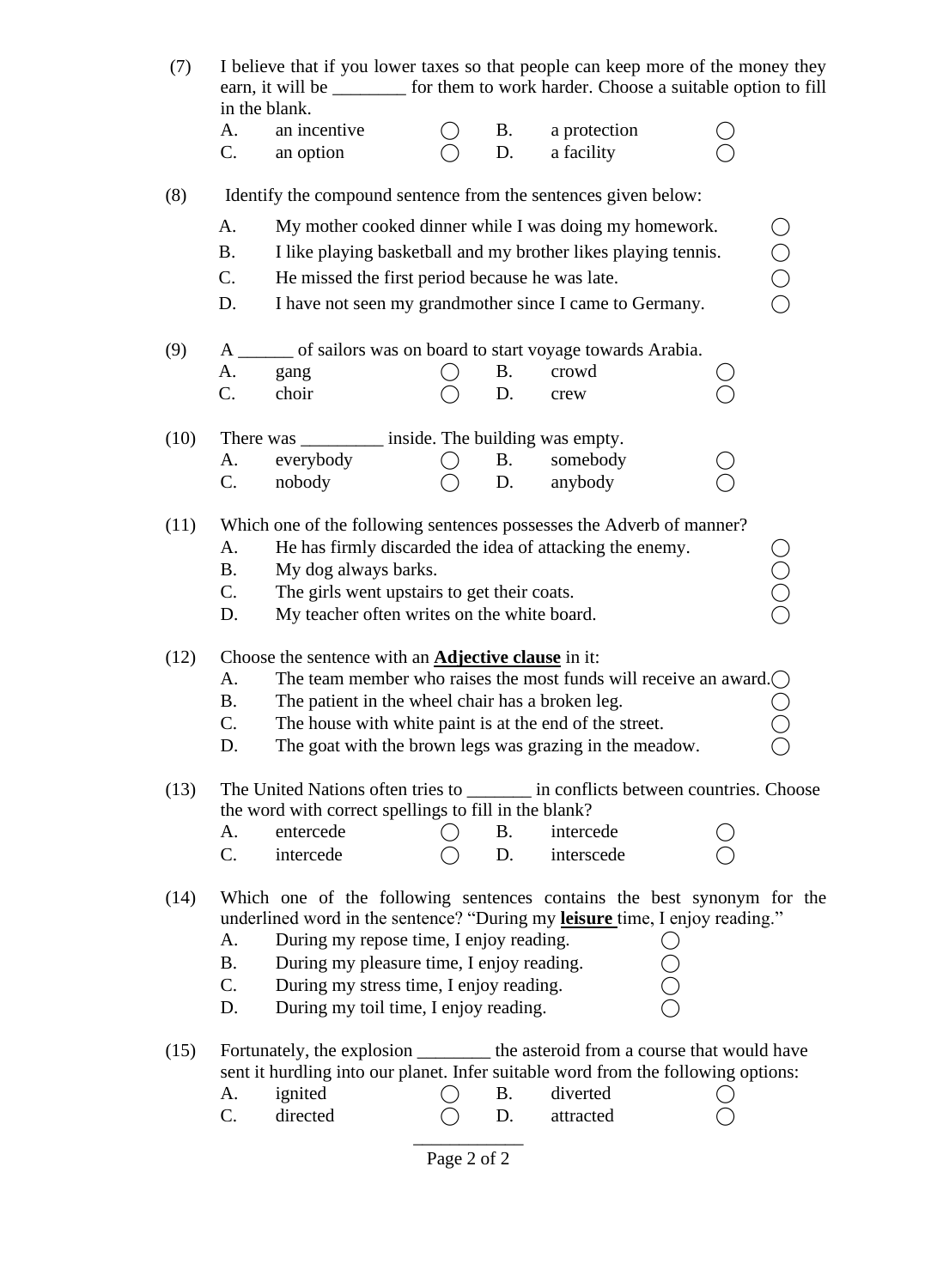

Federal Board SSC-II Examination English (Compulsory) Model Question Paper(Curriculum 2006)

Time allowed: 2.40 hours Total Marks: 60

Note: Answer the questions in sections 'B' and 'C' at the place specified for it therein on the separately provided E-Sheet. Write your answers neatly and legibly.

## **SECTION – B**(Marks 36)

- **Q.2** Read the following passage carefully and answer any **FIVE** questions including **Question No.(i)**appended to it.
- **Note:** Question No. (i) about summary writing is compulsory carrying 06 marks while rest of the questions carry 03 marks each.  $(6 + 4 \times 3 = 18)$

Literature is the story of humans. It is the record of who we are, where we come from and where we are going. Books make us travel at large. During our journey, we are connected with humanity. We identify ourselves with the characters we meet and learn whether we love, loathe, fear or flatter. They help us comprehend our faults and aspirations. They tell us who could we become if we are not careful. Reading provides the deepest connection to the morals that make us human, and part of a larger society.

Books are a source of comfort for us. They are a safe shelter. Throughout human history man has found peace in the written works. Books are bridges – through their pages we make our contact with society. Those who read more are better prepared to face the world than those who don't read.

Though reading a book connects us with humanity, it is also the last truly private act in a world that has become too public. As a **nourishment** for the mind, it is slow food in a world given over to fast food. Blogs, text messages and e-books, bring relevance and instant gratification, much as newspapers and magazines do. But however important such forms are, they endure only as long as the stuff they are printed on. The comforts of books defy time, and break borders.

Books offer other types of pleasures as well. The joy of their touch, sound and fragrance is immeasurable. The pleasure of their understanding is an addition to it. The sharing of a book with friends is still another form of joy. Libraries are the **evidence** of **grandeur** of a civilisation.

It is important that we work to give every person the opportunity to enjoy books as shelters, sustenance, and roads forward. To imagine a world without books is to imagine a world without thought, feeling, compassion, history, or voice.

#### **QUESTIONS:**

- i. Summarize the given passage. Also suggest a suitable title to it.  $(5+1=6)$
- ii. What are the benefits of books?
- iii. What does the author mean by 'slow food' & 'fast food'?
- iv. What kind of pleasures do the books offer?
- v. How are the libraries an evidence of grandeur of civilisation?
- vi. What kind of world the humans will have without books?
- vii. Give the **SYNONYMS** of the words that are underlined in the passage.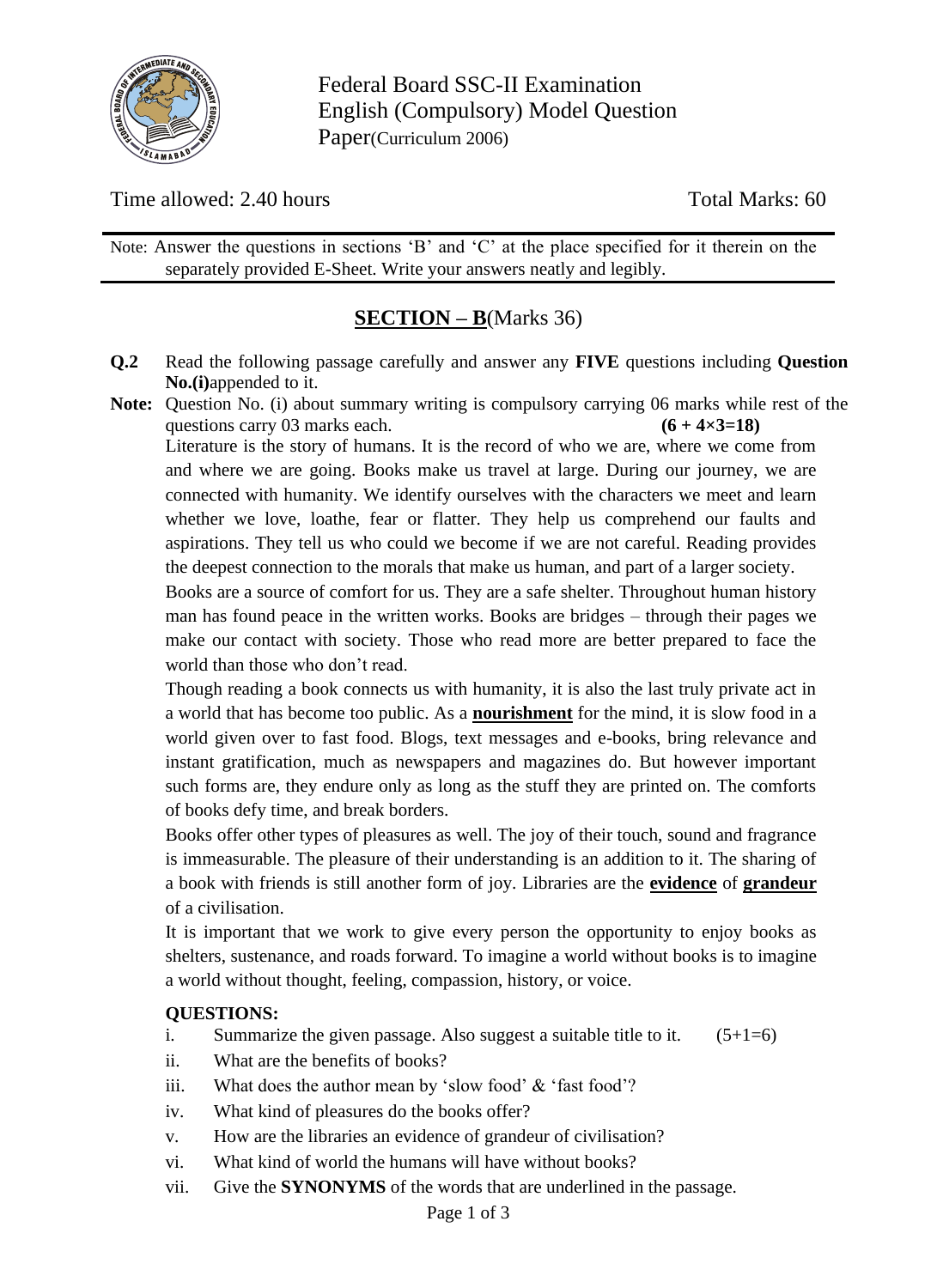**Q.3** a. Paraphrase any **ONE** of the following stanzas: (2)

I. If you find your task is hard,

Try, try again;

Time will bring you your reward,

Try, try again.

All that other folks can do,

Why, with patience, should not you?

Only keep this rule in view:

#### Try, try again.

**` OR**

II. Thy kindness shall bring to thee many sweet hours, And blessing thy pathway to crown; Affection shall weave thee a garland of flowers,

More precious than wealth or renown.

- b. Read the following poem/stanzas carefully and answer the questions appended to it:
	-

I. Hold fast to dreams For if dreams die Life is a broken-winged bird That cannot fly. Hold fast to dreams For when dreams go Life is a barren field Frozen with snow.

#### **QUESTIONS:**

i. Give examples of metaphor from the given poem? (2)

ii. Write down the theme of the poem in your own words. (2)

#### **OR**

II. I hear leaves drinking rain, I hear rich leaves on the top, Giving the poor beneath Drop after drop:

Tis a sweet noise to hear

These green leaves drinking near.

#### **QUESTIONS:**

## i. What does the poor leaves and rich leaves metaphorically stand for? (2)

ii. Elaborate the implied message of the stanza. (2)

**Q.4** a. Fill in the blanks with appropriate form of the verbs given in the brackets. **(4)**

- i. Hardly had we reached the school, when the bell  $\qquad \qquad$  (ring).
	- ii. I wish I \_\_\_\_\_\_\_\_\_ (be) a child again.
	- iii. The doctor suggested that the patient \_\_\_\_\_\_\_\_\_\_\_\_ (lose) weight.
	- iv. To take pay and not to work \_\_\_\_\_\_\_\_\_ (be) dishonesty.
- b. Change the **FOUR** bold sentences into indirect speech: **(4)** Rashid recently attended an interview for the selection of a computer programmer. At the interview, **he was asked:"Why do you want to be a computer programmer?"**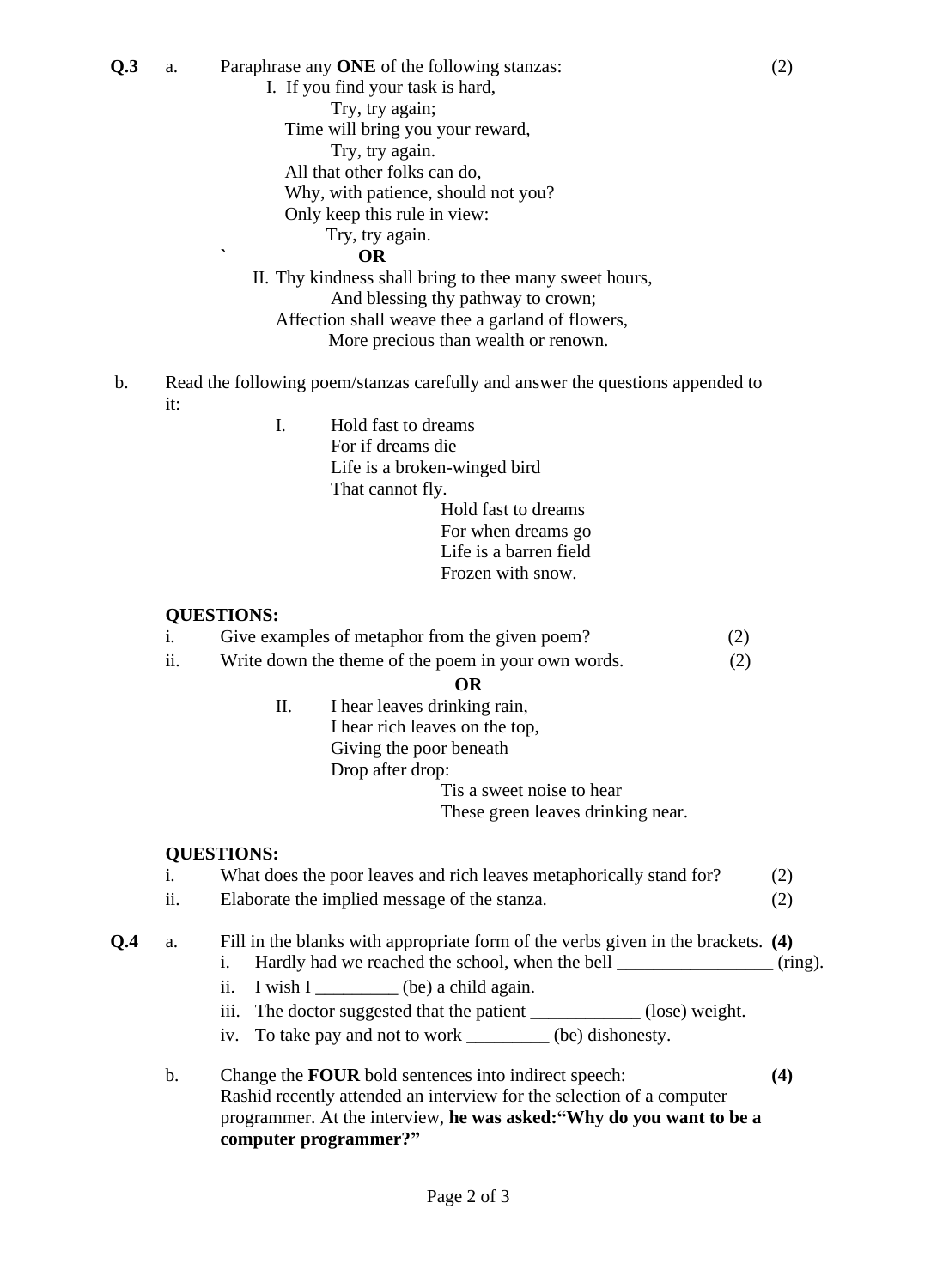To this question **he replied,"I want to change my job because I have always been interested in computers."**

**When the interviewer asked him, "Do you have any experience?"** He replied that he didn't have any experience but he was a fast learner. Finally, the interviewer wanted to know the kind of computer he used. **Rashid replied,'I can use a Mac and have also used Windows 10 once in the past.'**

The interviewer seemed to be pleased with his answers.

- c. Do as directed (any **FOUR**) of the following: **(4)**
	- i. You have never come across such an unusual piece of art. (Change into interrogative sentence)
	- ii. We're going to have to put off our trip to Spain until September. (Change into negative)
	- iii. They would not come for your help. (Change into imperative sentence)
	- iv. The train will come in five minutes. (Change into interrogative sentence)
	- v. The latter half of the film is more interesting than the former. (Change into negative sentence)
	- vi. My brother works abroad.(Change into negative sentence)

## **SECTION – C (Marks 24)**

**Q.5** Write an application to the Managing Director of a firm for the post of Manager. **(8) OR**

Write a letter to the editor of a newspaper about the nuisance caused by the excessive use of pressure horns in the city during examination days drawing attention of the concerned authorities to take the remedial measures.

- **Q.6** Describe your daily routine using appropriate/correct transitional devices (at least six)for connecting your ideas logically in a paragraph. **(6)**
- **Q.7** Write an essay on any **ONE** of the following topics: (200-250 words) **(10)**

Need for Online Studies **OR** How Can We Save Our Environment? **OR** Use of Cell Phone at School

**\* \* \* \* \***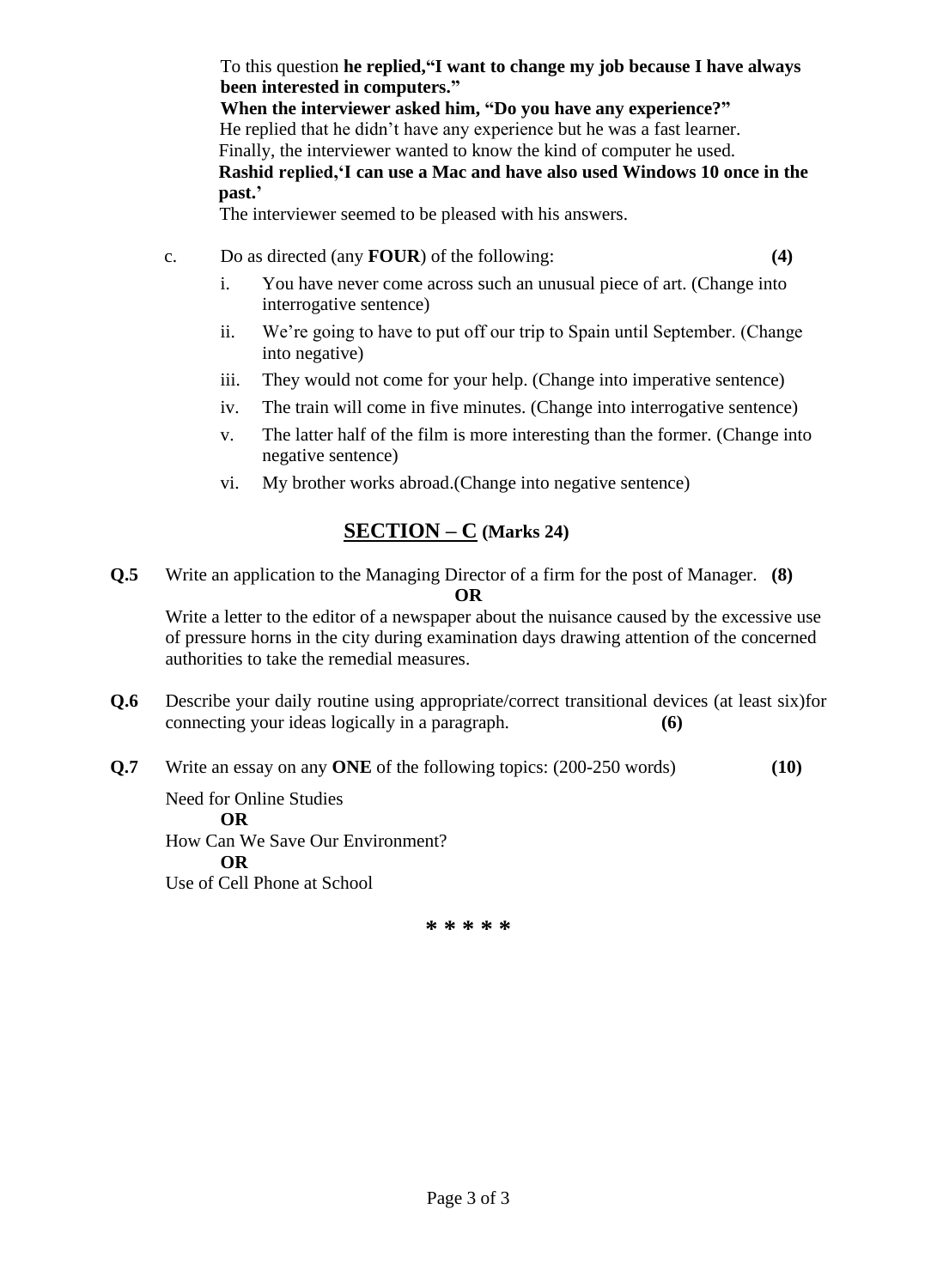## **ENGLISH (COMPULSORY) SSC-II Student Learning Outcomes (Curriculum 2006)**

| S    | Q No.     |                |                     |                       |                                                                                                       |                    |                           |
|------|-----------|----------------|---------------------|-----------------------|-------------------------------------------------------------------------------------------------------|--------------------|---------------------------|
| $\#$ |           |                |                     |                       |                                                                                                       |                    |                           |
|      |           | Competency No. |                     | <b>Bench Mark No.</b> | <b>Student Learning</b>                                                                               | Cognitive Level ** | <b>Allocated Marks in</b> |
|      |           |                | <b>Standard No.</b> |                       |                                                                                                       |                    |                           |
|      |           |                |                     |                       | <b>Dutcomes</b>                                                                                       |                    |                           |
|      |           |                |                     |                       |                                                                                                       |                    |                           |
|      |           |                |                     |                       |                                                                                                       |                    |                           |
| 1.   | $Q-1(1)$  | $\overline{4}$ | $\overline{2}$      | $\mathbf{I}$          | Enhance and use appropriate vocabulary and                                                            | U                  | $\mathbf{1}$              |
|      |           |                |                     |                       | correct spelling in speech and writing                                                                |                    |                           |
|      |           |                |                     |                       | Deduce the meaning of unfamiliar words                                                                |                    |                           |
| 2.   | $Q-1(2)$  | $\mathbf{1}$   | $\mathbf{1}$        | $\mathbf{I}$          | from the context using contextual clues.                                                              | U                  | $\mathbf{1}$              |
|      |           |                |                     |                       | Apply critical thinking to interact with text and<br>use intensive reading strategies (while-reading) |                    |                           |
|      |           |                |                     |                       | to locate examples to support an opinion e.g. a                                                       |                    |                           |
|      |           |                |                     |                       | personal anecdote, quotations, examples and                                                           |                    |                           |
|      |           |                |                     |                       | analogy, etc.                                                                                         |                    |                           |
| 3.   | $Q-1(3)$  | $\mathbf{1}$   | $\mathbf{1}$        | III                   | Recognize and use appropriate transitional                                                            | $\bf K$            | $\mathbf{1}$              |
|      |           |                |                     |                       | words within and beyond paragraphs for better                                                         |                    |                           |
|      |           |                |                     |                       | coherence and cohesion.                                                                               |                    |                           |
| 4.   | $Q-1$ (4) | $\overline{4}$ | $\overline{2}$      | $\mathbf I$           | Enhance and use appropriate vocabulary and                                                            | U                  | $\mathbf{1}$              |
|      |           |                |                     |                       | correct spelling in speech and writing                                                                |                    |                           |
|      |           |                |                     |                       | Deduce the meaning of unfamiliar words                                                                |                    |                           |
|      |           |                |                     |                       | from the context using contextual clues.                                                              |                    |                           |
| 5.   | $Q-1(5)$  | 1              | $\overline{2}$      | I                     | Read and analyze how a writer/ poet uses                                                              | U                  | $\mathbf{1}$              |
|      |           |                |                     |                       | language to appeal to the senses through use of                                                       |                    |                           |
|      |           |                |                     |                       | figurative<br>language including<br>similes<br>and<br>metaphors.                                      |                    |                           |
| 6.   | $Q-1(6)$  | $\mathbf{1}$   | 1                   | $\mathbf{I}$          | Apply critical thinking to interact with text and                                                     | U                  | $\mathbf{1}$              |
|      |           |                |                     |                       | use intensive reading strategies (while-reading)                                                      |                    |                           |
|      |           |                |                     |                       | to use context to infer missing words.                                                                |                    |                           |
| 7.   | $Q-1(7)$  | $\mathbf{1}$   | $\mathbf{1}$        | $\mathbf{I}$          | Apply critical thinking to interact with text and                                                     | $\mathbf U$        | $\mathbf{1}$              |
|      |           |                |                     |                       | use intensive reading strategies (while-reading)                                                      |                    |                           |
|      |           |                |                     |                       | to use context to infer missing words.                                                                |                    |                           |
| 8.   | $Q-1(8)$  | $\overline{4}$ | 3                   | III                   | Identify and differentiate between simple,                                                            | K                  | $\mathbf{1}$              |
|      |           |                |                     |                       | compound and complex sentences                                                                        |                    |                           |
| 9.   | $Q-1(9)$  | $\overline{4}$ | 3                   | $\mathbf I$           | Demonstrate use of more collective, countable                                                         | U                  | $\mathbf{1}$              |
|      |           |                |                     |                       | and uncountable, material and abstract nouns.                                                         |                    |                           |
| 10.  | $Q-1(10)$ | $\overline{4}$ | 3                   | $\mathbf I$           | Recognize the rules for using indefinite                                                              | $\bf K$            | $\mathbf{1}$              |
|      |           |                | 3                   |                       | pronouns                                                                                              |                    |                           |
| 11.  | $Q-1(11)$ | $\overline{4}$ |                     | $\mathbf I$           | Recognize varying positions of adverbs in<br>according to their<br>sentences<br>kinds                 | $\rm K$            | $\mathbf{1}$              |
|      |           |                |                     |                       | and<br>importance                                                                                     |                    |                           |
| 12.  | $Q-1(12)$ | $\overline{4}$ | 3                   | $\mathbf I$           | Use adjective phrases and clause                                                                      | $\rm K$            | $\mathbf{1}$              |
| 13.  | $Q-1(13)$ | $\overline{4}$ | $\overline{2}$      | $\mathbf I$           | Enhance and use appropriate vocabulary and                                                            | $\bf K$            | $\mathbf{1}$              |
|      |           |                |                     |                       | correct spelling in speech and writing                                                                |                    |                           |
| 14.  | $Q-1(14)$ | $\overline{4}$ | $\overline{2}$      | I                     | Enhance and use appropriate vocabulary and                                                            | U                  | $\mathbf{1}$              |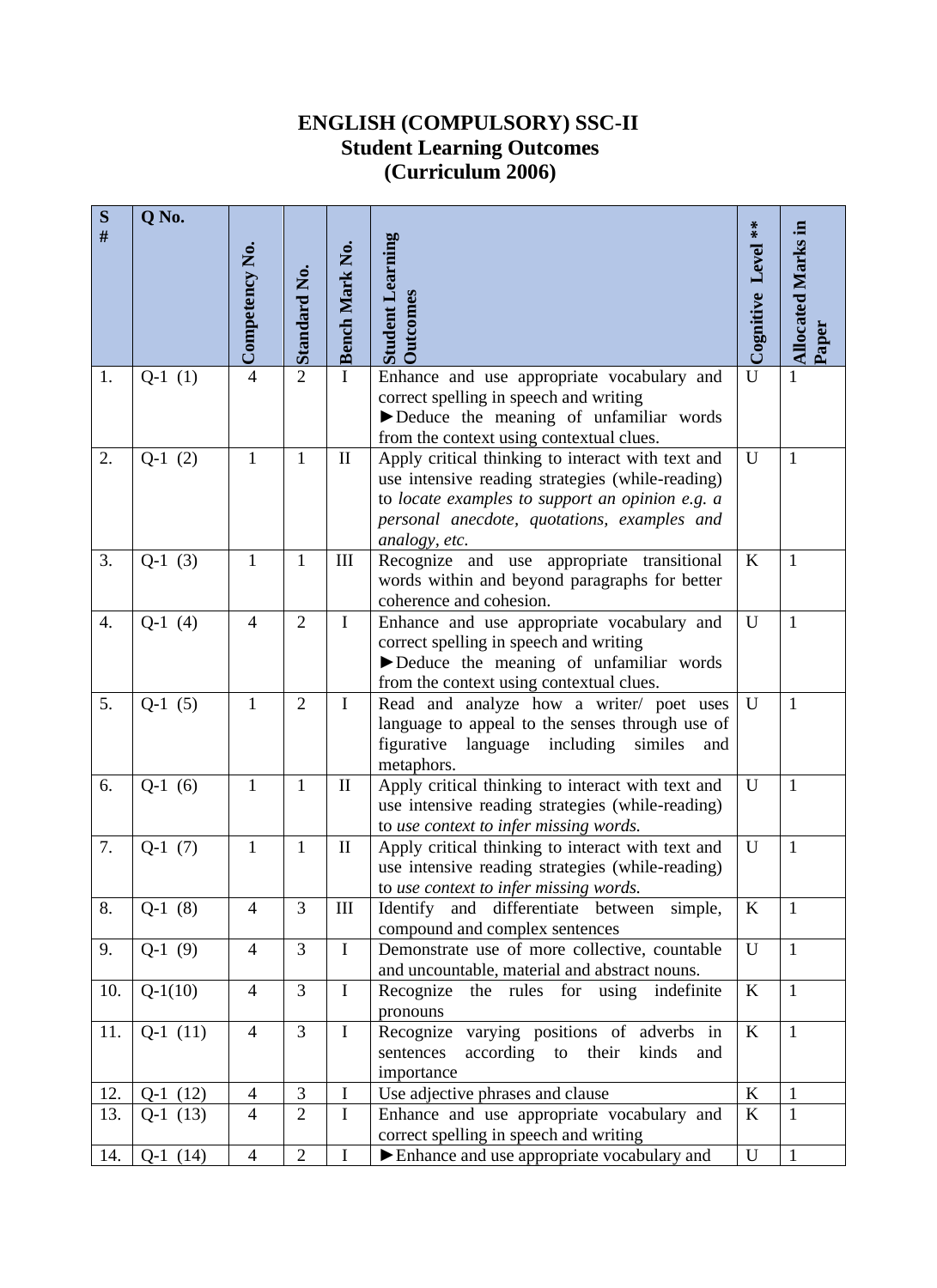|     |                                  |                |                |                    | correct spelling in speech and writing<br>► Understand connotations and denotations;<br>explore the use of synonyms with varying shades                                                                                                                                                                  |              |                |
|-----|----------------------------------|----------------|----------------|--------------------|----------------------------------------------------------------------------------------------------------------------------------------------------------------------------------------------------------------------------------------------------------------------------------------------------------|--------------|----------------|
|     |                                  |                |                |                    | of meaning used for various purposes<br>e.g. propaganda, irony, parody and satire.                                                                                                                                                                                                                       |              |                |
| 15. | $Q-1(15)$                        | $\mathbf{1}$   | 1              | $\rm II$           | Apply critical thinking to interact with text and<br>use intensive reading strategies (while reading)<br>to use context infer missing words.                                                                                                                                                             | U            | $\mathbf{1}$   |
| 16. | $Q-2$ (i)                        | $\mathbf{1}$   | 1              | $\mathbf{I}$       | Use summary skills to extract salient points and<br>develop a mind map to summarize a text.                                                                                                                                                                                                              | U            | 6              |
| 17. | $Q-2$ (ii)                       | $\mathbf{1}$   | $\mathbf{1}$   | $\mathbf{I}$       | Apply critical thinking to interact with text and<br>use intensive reading strategies (while-reading)<br>to scan to answer short questions.                                                                                                                                                              | U            | $\overline{3}$ |
| 18. | $Q-2$ (iii)                      | 1              | $\mathbf{1}$   | $\rm II$           | Apply critical thinking to interact with text and<br>use intensive reading strategies (while-reading)<br>to scan to answer short questions.                                                                                                                                                              | U            | $\overline{3}$ |
| 19. | $Q-2$ (iv)                       | $\mathbf{1}$   | 1              | $\mathbf{I}$       | Apply critical thinking to interact with text and<br>use intensive reading strategies (while-reading)<br>to scan to answer short questions.                                                                                                                                                              | $\bf K$      | $\overline{3}$ |
| 20. | $Q-2 (v)$                        | $\mathbf{1}$   | $\mathbf{1}$   | $\mathbf{I}$       | Apply critical thinking to interact with text and<br>use intensive reading strategies (while-reading)<br>to scan to answer short questions.                                                                                                                                                              | U            | $\overline{3}$ |
| 21. | $Q-2$ (vi)                       | $\mathbf{1}$   | 1              | $\mathbf{I}$       | Apply critical thinking to interact with text and<br>use intensive reading strategies (while-reading)<br>to comprehend/interpret text by applying critical<br>thinking                                                                                                                                   | U            | 3              |
| 22. | $Q-2$ (vii)                      | $\mathbf{1}$   | $\mathbf{1}$   | $\rm II$           | Apply critical thinking to interact with text and<br>use intensive reading strategies (while-reading)<br>to deduce meaning of difficult words from<br>context.                                                                                                                                           | U            | 3              |
| 23. | $Q-3-(a)-I$<br>$&$ II            | $\overline{2}$ | $\mathbf{1}$   | $\mathbf{I}$       | Use paraphrasing skills to paraphrase stanzas<br>Restate the message in simple prose                                                                                                                                                                                                                     | U            | $\overline{2}$ |
| 24. | $Q-3-(b)-$<br>$(I & I(I) - (i)$  | $\mathbf{1}$   | $\overline{2}$ | $\mathbf I$        | Read and analyze how a writer/poet uses<br>language to appeal to the senses through use of<br>figurative language including similes and<br>metaphors.                                                                                                                                                    | U            | $\overline{2}$ |
| 25. | $Q-3-(b) -$<br>(I & EII)<br>(ii) | $\mathbf{1}$   | $\overline{2}$ | $\mathbf I$        | Read a poem and give orally and in writing<br>Theme and its development, Personal response<br>with justification, summary.                                                                                                                                                                               | U            | $\overline{2}$ |
| 26. | $Q-4$ (a)                        | $\overline{4}$ | 3              | $\mathbf I$        | Illustrate use of tenses learned earlier                                                                                                                                                                                                                                                                 | $\bf K$      | $\overline{4}$ |
| 27. | $Q-4$ (b)                        | $\overline{4}$ | 3              | $\mathop{\rm III}$ | Recognize the rules of and change the narration<br>of statements, requests/ orders and questions.                                                                                                                                                                                                        | U            | $\overline{4}$ |
| 28. | $Q-4$ (c)                        | $\overline{4}$ | 3              | III                | Classify, use, convert and make declarative<br>(affirmative and negative), interrogative,<br>exclamatory, and imperative sentences.                                                                                                                                                                      | K            | $\overline{4}$ |
| 29. | $Q-5$                            | $\overline{2}$ | $\mathbf{1}$   | $\rm III$          | $\triangleright$ Write and revise applications to people in<br>extended environment using correct format,<br>layout and tone / Analyze letters to editor to<br>recognize effective ways of explaining and<br>presenting an idea, a point, or an opinion.<br>► Write formal emails in extended social and | $\mathbf{A}$ | 8              |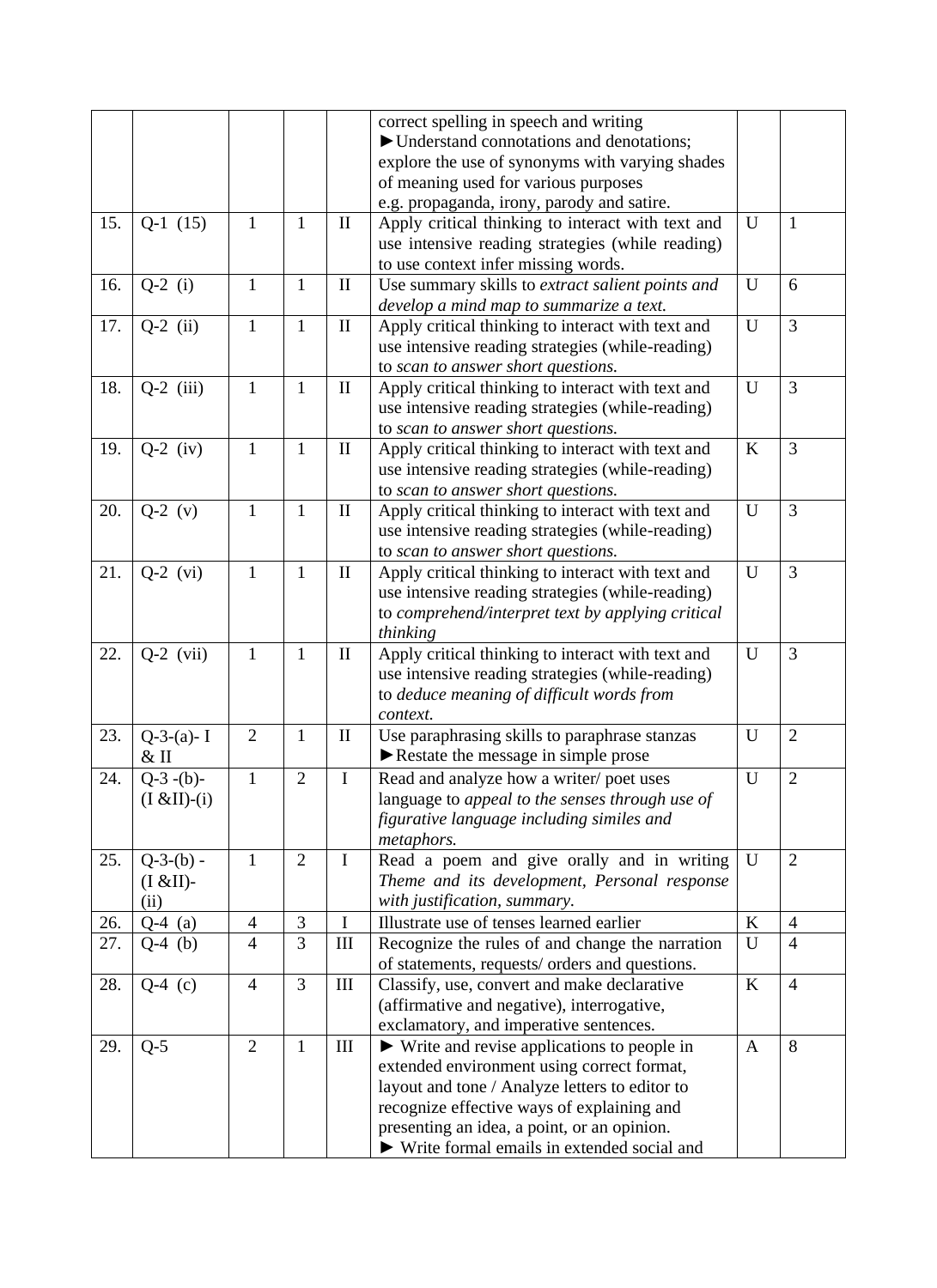|     |       |   |             | academic environment                                                                                                                                                                                                                                                                                                                                                                                                                                                                                                                                                                                              |   |    |
|-----|-------|---|-------------|-------------------------------------------------------------------------------------------------------------------------------------------------------------------------------------------------------------------------------------------------------------------------------------------------------------------------------------------------------------------------------------------------------------------------------------------------------------------------------------------------------------------------------------------------------------------------------------------------------------------|---|----|
| 30. | $O-6$ |   | Ш           | Recognize and use appropriate transitional<br>words within and beyond paragraphs for better<br>coherence and cohesion.                                                                                                                                                                                                                                                                                                                                                                                                                                                                                            | K | 6  |
| 31. | $Q-7$ | 2 | $_{\rm II}$ | $\triangleright$ Write a <b>persuasive</b> /argumentative essay on a<br>given topic:<br>• Distinguish fact from opinion.<br>• State an opinion on the topic.<br>• List ideas and arguments that support opinion.<br>• Organize ideas and supporting arguments in a<br>clear, structured and logical manner.<br>• Distinguish between language used for persuasion<br>and propaganda.<br>• Use persuasive language to enhance ideas.<br>• Use special devices to support arguments (e.g.<br>Appeal to logic through reasoning, appeal to<br>emotion or ethical belief, relating a<br>personal anecdote or analogy. | A | 10 |

\*\* K= Knowledge, U= Understanding & A= Application